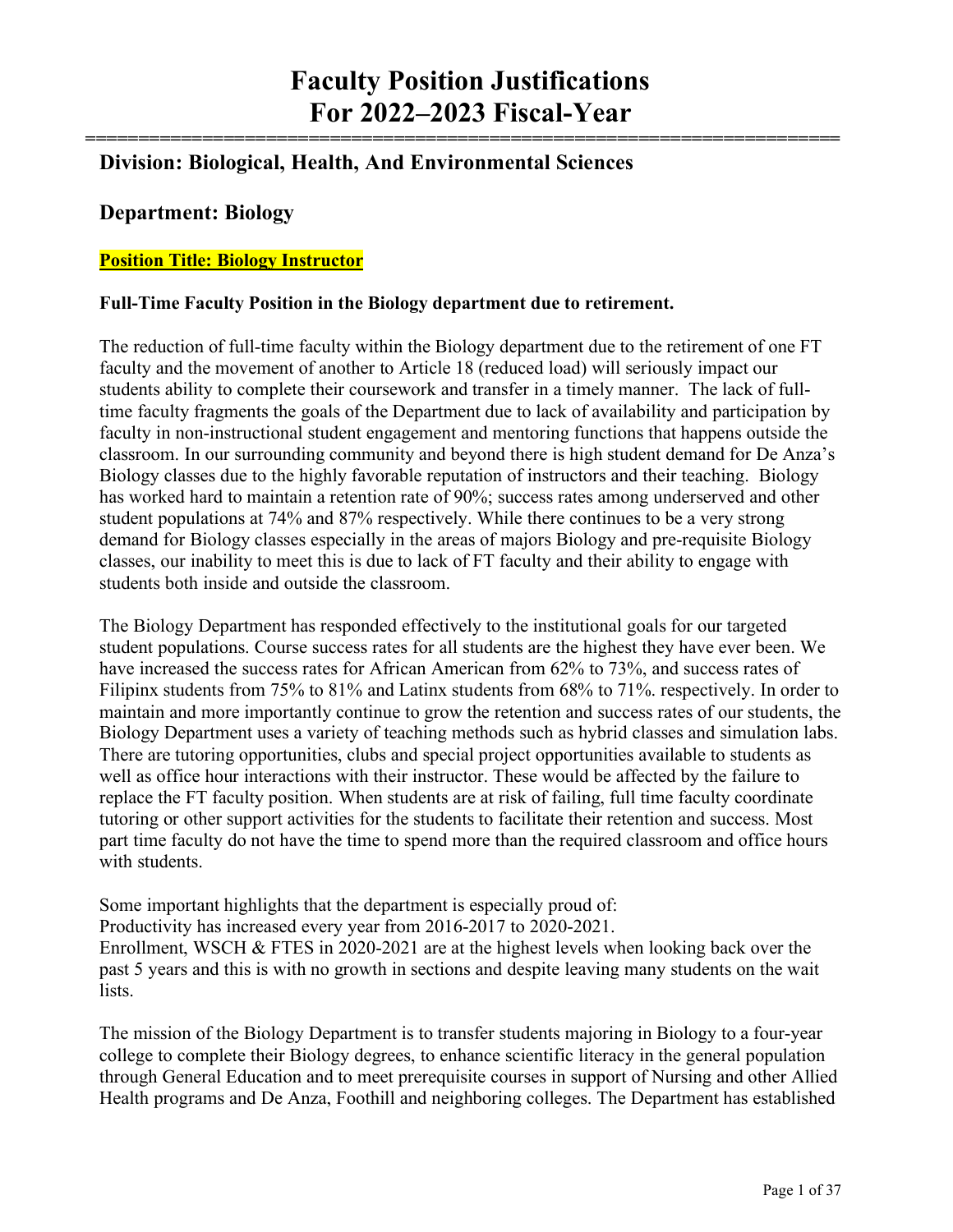contracts with many of the four year public colleges in the region that guarantee student transfer if the student adheres to the rules of the contract. The Biology Department provides laboratory science general education courses for students majoring in other disciplines at De Anza College as well as providing prerequisite courses in support of De Anza's Nursing Program and other health care programs such as pharmacy, optometry, respiratory therapy, physician's assistant, veterinary medicine, kinesiology, medical laboratory technician and many more.

**Failure to fill this position** would result in: reversal of the gains that have been made to address the equity gap and affect access of students to classes they need to transfer in a timely manner. Full time faculty are needed in the Biology Department to address the problems of student retention, success and equity and cannot be met by the reduction in a full time faculty position. **Student demand for our courses remains high and many students are left on waiting lists at the beginning of the quarter due to lack of instructors to teach courses.**

#### **Department: Environmental Science**

#### **Position Title: Environmental Science Instructor**

#### **Full Time Faculty in the Environmental Science department (Vacancy due to resignation)**

The Environmental Science/Studies Department is requesting the hire of a new FT faculty in Environmental Science. Students from all disciplines on campus enroll in our general education courses. Many of our students have a growing concern and awareness of the increasing environmental issues worldwide and want to be active participants in the ongoing conversations.

At a time when the biodiversity of California and other ecosystems - both nationally and globally are threatened by habitat fragmentation, human development and recreation, and the ravages of climate change education in the environmental sciences is reaching a critical point.

We wish to further serve De Anza College's goals as a whole to increase student enrollment. We have a strong student success rate in the targeted student populations with equity gaps ranging between 5 - 8 percentage points in ESCI over the past 5 years. At this time, we have 3 FT faculty hired in Environmental Studies and 13 PT faculty serving about 4200 students.

The Environmental Sciences area has not had a FT faculty since 2019 and this has impacted enrollment and engagement of the department at the college level. The Environmental Science Department is committed to meeting student demand for high quality curriculum and closing the equity gap in retention and success within a fast-growing science field. We believe that the hiring of this replacement full-time faculty position is important to promoting student awareness, rigorous conversations and actions on current and future environmental issues. Replacement of the full-time position will allow us to better serve students and continue to attract students into our ES/ESCI classes. In addition, this full-time faculty member will assist in the mentoring of our parttime instructors and establishing and growing community partners.

**Failure to fill this position would** seriously impact our students and the program.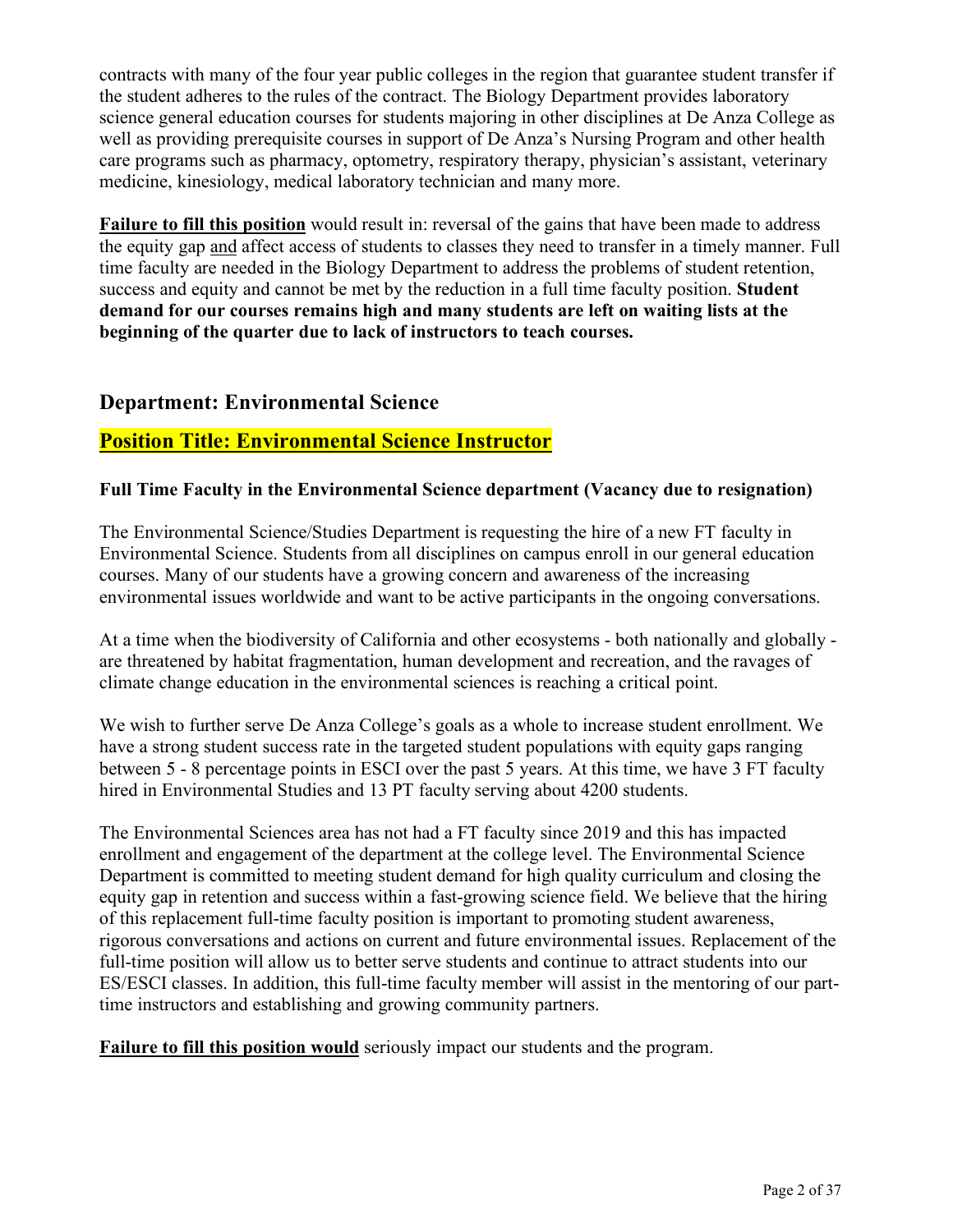# **Department: Medical Laboratory Technician (MLT)**

#### **Position Title: Faculty and Program Coordinator**

#### **Full time Faculty and Program Coordinator in the Medical Laboratory Technician program (vacancy due to SERP retirement)**

Medical Laboratory Technicians collect, examine, and analyze bodily fluids, tissue samples, blood, and other substances. They use a variety of techniques to detect bacteria, viruses, fungus cells, cancer cells, and other agents of disease. They work under the supervision of a licensed physician, surgeon, scientist, or pathologist. Medical Laboratory Technicians generally work in well-lit, wellequipped, and temperature-controlled laboratories. The job prospects for Medical Laboratory Technicians are very good with Bay Area livable wages. New, increasingly powerful diagnostic tests encourage additional testing and stimulate employment growth. In addition, the volume of laboratory tests continues to increase with population growth.

De Anza's MLT department has 100 % of the academic load taught by part time faculty**.** There is a designated PT faculty member in this department who teaches and helps to coordinates the 3 certificates and degrees programs in this department. There absolutely has to be a program coordinator (fulltime faculty member) - someone to coordinate certificates and degrees, conduct outreach and recruiting activities, work with clinical partners to find externship opportunities and often job placements, conduct advisory committee meetings, attend CTE meetings and request funds, schedule classes and help recruit new PT faculty. Expecting a PT faculty to cover all these functions is not practical. There is a huge demand for clinical laboratory scientists and only 2 MLT programs in Northern California – De Anza and Folsom Lake College. Southern California has many programs and is ahead of us in addressing the huge job market shortage.

If nothing else the pandemic has highlighted the demand for all manners of health care workers – amongst them - the lab technicians who test the samples efficiently and help ensure that patients get the needed treatments. California labor statistics reveal that medical laboratory technicians are expected to see a 13% annual growth in employment through 2025.

Although MLT department's enrollment has decreased due to the need for on-campus hands on labs and the requirements of social distancing these past 2 years, prior to that with a FT faculty we were in a growth phase over the previous 5 years.

Success rates amongst Latinx and Filipinx students has increased over the past 5 years – 5% and 17 % respectively. The addition of a FT faculty would help to work on improving success rates amongst African American, Asian and white students who have all seen a decrease in success rates.

The MLT department student retention rate is 86 % and the program success rate is 82%. We have open access in the department; all interested students are eligible to enroll in our classes, after meeting pre-requisites in Biology, if there is space. The MLT department does have a standing waitlist of interested students and will continue to encourage an increase of underrepresented populations by working with Outreach in making students more aware of the resources available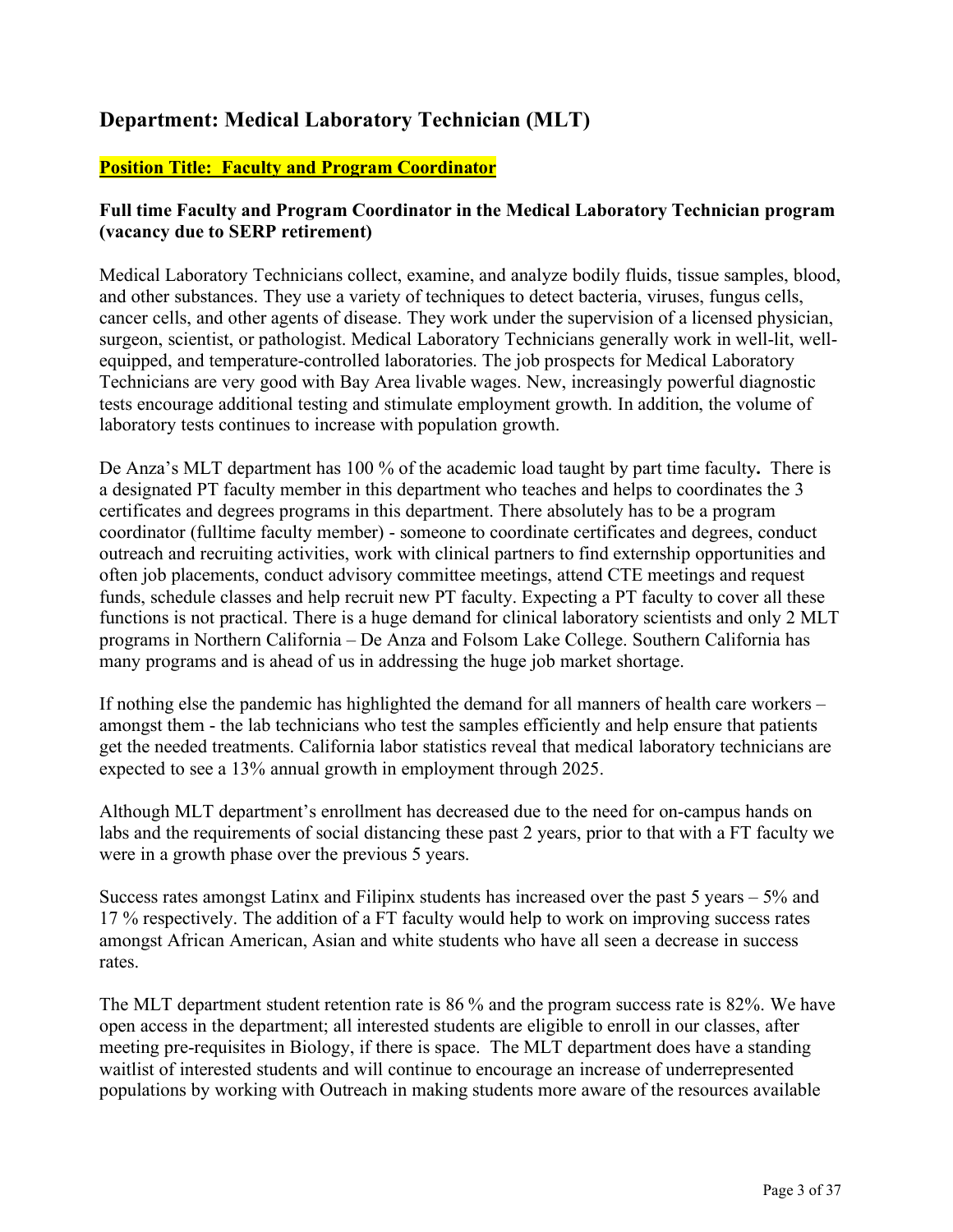internally and externally within the departments and on campus. Also, we need to continue to actively recruit underrepresented populations by visiting appropriate groups, churches and high schools.

The MLT department works with clinical partners including but not restricted to Stanford Hospitals and Clinics, Kaiser Santa Clara, Sutter Health and others not only to find externship opportunities for students but also to accept donations of screened donor blood, expensive controls, calibrators, and other lab materials.

**Failure to fill this position would** seriously impact our students and the program. The program would suffer a decrease in the quality of our graduates. One of the program's great strengths is the strong relationships developed between our clinical sites and the full time faculty to foster this essential consistency. Losing a full time position would jeopardize this essential coordination effort.

## **Division: Business/Computer Science/Applied Technologies**

#### **Department: Accounting**

## **Position Title: Accounting Instructor**

Justification for hiring a full-time faculty

The Accounting Department is essential to meeting student degree requirements in multiple majors including Business (a minimum of 15 units of accounting is required), Accounting, Economics and others. Business and Accounting account for on average 26% of the entire college's degrees and certificates awarded, with 11% coming from the Accounting program alone. Both programs share the same percent of Associate Degree Transfer. Please see below:

|                 | $2015 -$ | $2016 -$ | $2017 -$ | 2018- | 2019- | $2020 -$ |
|-----------------|----------|----------|----------|-------|-------|----------|
|                 | 16       |          |          | 19    | 20    |          |
| <b>Business</b> | 330      | 371      | 444      | 459   | 429   |          |
| Accounting      | 342      | 389      | 296      | 291   | 203   | 223      |
| College         | 2328     | 2753     | 2815     | 2959  | 2647  | 3342     |

The Table to follow shows historical enrollment and total FTEF by Part time Faculty. As shown, the enrollment is on the upward trend, however, the total number of Full Time Faculty is on the decline. The rise in the Full-Time FTEF in 2020-21 is due to the hiring of a SERP replacement.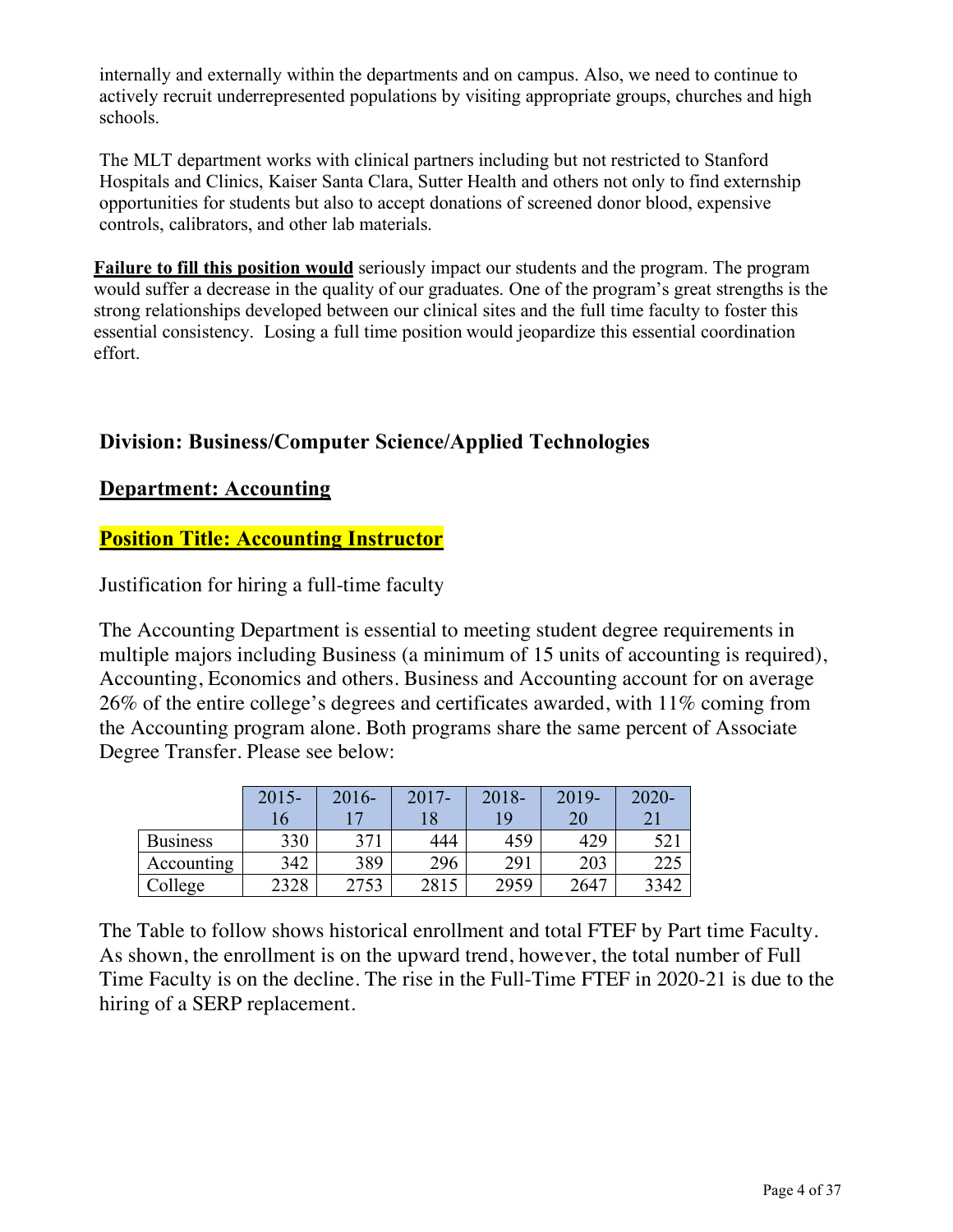|                                | $2016 -$ | $2017 -$ | 2018- | 2019- | $2020 -$ |
|--------------------------------|----------|----------|-------|-------|----------|
|                                | 17       | 18       | 19    | 20    | 21       |
| <b>Census Enrollment</b>       | 5174     | 5134     | 4432  | 4537  | 4838     |
| <b>FTES</b>                    | 541      | 539      | 477   | 479   | 512      |
| <b>Full Time</b>               | 6.1      | 6.5      | 5.5   | 4.2   | 5.1      |
| Overload                       | 2.8      | 3        | 3.2   | 2.8   | 1.7      |
| <b>Part-Time Load</b>          | 5.7      |          | 4     | 6.4   | 6.7      |
| <b>Total FTEF</b>              | 14.6     | 14.5     | 12.7  | 13.1  | 13.6     |
| <b>Part-Time to Full -Time</b> | 93%      | 77%      | 73%   | 152%  | 131%     |
| Ratio                          |          |          |       |       |          |

Below shows the success rate and the equity gap for the past 5 years. The hiring of a full-time faculty in 2020-21 could be a contributing factor for the improvement due to the faculty's high level of interaction with the students. It is also important to note that the success rate of the African American, Latinx, and Filipinx students was 9% up from 2019-20 and the gap was reduced by 5% during the same period of time. The department continues to work hard to improve the overall success rates and to close the equity gaps. It is also important to note the Part-Time to Full-Time ratio has almost doubled over the past 3 years.

#### **Success Rates and Equity Gap**

|                                                                                     | 2016-<br>17 | $2017 -$<br>18 | 2018-<br>19 | 2019-<br>20 | $2020 -$<br>21 |
|-------------------------------------------------------------------------------------|-------------|----------------|-------------|-------------|----------------|
| AA, Latinx, and<br><b>Filipinx</b>                                                  | 59%         | 61%            | 61%         | 66%         | 75%            |
| <b>Asian, Native</b><br><b>American, Pacific</b><br>Islander, White, and<br>decline | 78%         | 80%            | 80%         | 84%         | 88%            |
| <b>Equity Gap</b>                                                                   | 19%         | 19%            | 19%         | 18%         | 13%            |

Summary:

- An Article 18 faculty recently reduced their annual load from .777 to .555 and intends to reduce it further in the future (Scott Osborne)
- A second full-time faculty who was on excused leave, has requested a reduced load from 1.0 to .666 for the next 2-4 years (Keith Mello)
- A third faculty is applying for article 18 and will be teaching .666.
- Additionally, 2 part time faculty will also be retiring.

In summary, we lost 2 faculty to early retirement (SRP), and 3 article 18 with a load as .666 or less.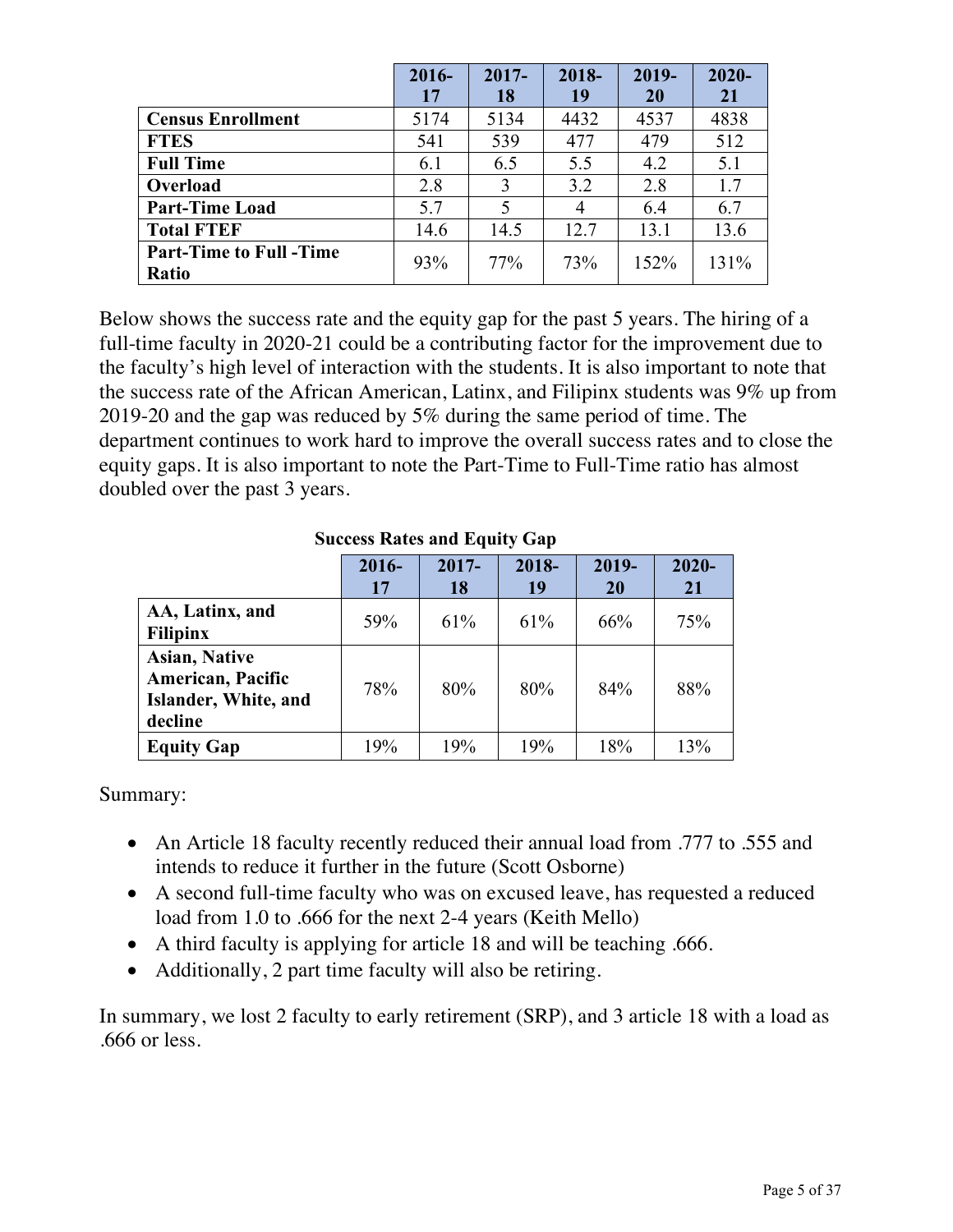This will increase the administrative load on faculty which may indirectly impact the program progress in maintaining the upward trend in enrollment, success rate, and the narrowing of the equity gap. Therefore, the Accounting Department is requesting a replacement for the SRP faculty who retired 2 years ago.

#### **Department: Automotive Technology**

## **Position Title: Automotive Technology Instructors (2)**

Justification for hiring two full-time faculty.

Background:

- James Tallent and Xavier Silva were hired as replacements for Randy Bryant (became Dean) and John Walton (retired after Fall 19)
- Michael McCart retired under the SRP after the 18-19 school year. As part of the SRP agreement, we were not allowed to hire another full-time faculty for three years
- Rick Maynard will be retiring after 21-22 school year
- This request is for McCart's position and Rick Maynard's position

#### Justification:

The hiring of auto tech full-time faculty is needed for evening leadership and teaching in powertrain, chassis, engine repair, and electrical courses. The electrical courses in particular, are essential for all evening pathways which lead to certificates and degrees. We consistently offer five sections of AUTO 60 (basic electricity) per year, which is too much for part-time faculty to handle and maintain consistency for our students. We feel that it would be better for the department and easier to find one full-time faculty than it would be to find several part-time faculty for the same assignments. It has become increasingly difficult to find qualified experts in our field to teach part-time in the evenings, after a full day of work.

Evening auto tech students deserve a faculty leader who can help support them, as these students are mostly from underserved populations and also life-long learners. A fulltime faculty will also be able to be an advocate for certificates and degrees, help students see the value of earning certificates and degrees, and continue our work to keep our equity gap at a campus-low (currently 1%, and -5% over four years). Finally, Rick Maynard will be retiring after the 21-22 school year, adding to the staffing struggle.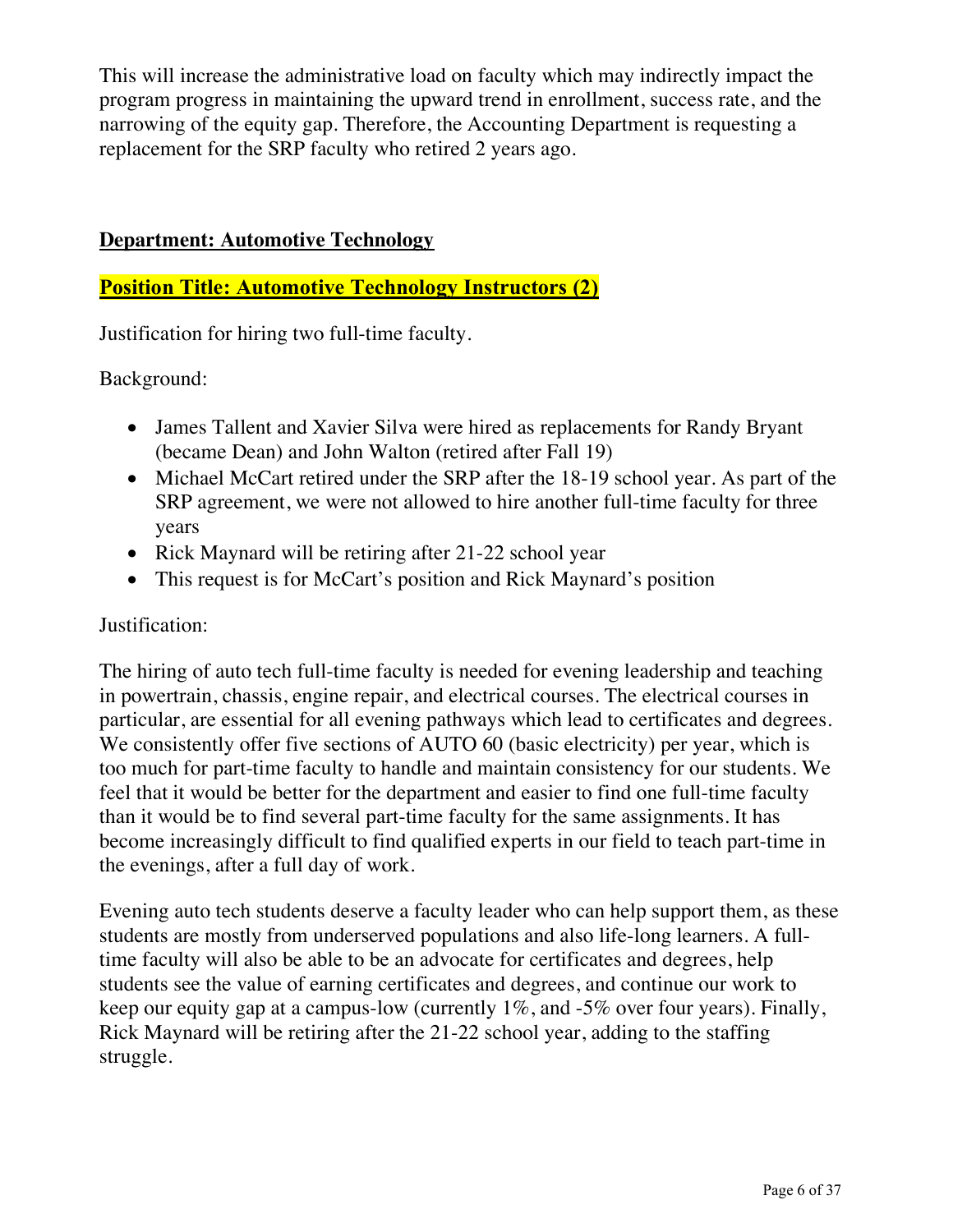Automotive Technology also has plans to submit an application to offer a Bachelor's Degree, after the recent signing of AB 927 allowing more California community colleges to be able to offer such degrees. A second full-time faculty may also serve as a program coordinator and instructor for the required upper division classes.

#### **Division: Creative Arts**

#### **Department: Art**

#### **Position Title: Art-Sculpture (3D Design)**

**Justification Statement for the Replacement of (1) Full-time Faculty Position in the Art Department due to a SERP retirement.**

The request for a Sculpture (3D Design) instructor is a replacement position for Moto Ohtake, who retired in June 2019.

In the past this instructor taught multiple skill levels of 3D Design, Furniture Design, and Sculpture. In the future we want a new instructor to do more.

Art faculty are concerned that there is a misunderstanding of what training is and can be provided based upon how people experienced art programs 60 years ago. This position is needed to continue updating and creating curriculum for the digital age.

For example, everyone has a phone that is a result of 3D designers such as Apple's Jonathan Ive, who designed everything from the G3 to the iPhone to the iPad. His major was Industrial Design, not manufacturing technology. These modern artists can design and make prototypes using a variety of tools and materials.

Sculpture is primarily 3D Design, and crucial to the new CTE initiative of Industrial Design. The Art Department cannot modernize the curriculum without it. The program would prepare students to transfer to universities offering a four-year Industrial Design degree at such schools as San Francisco State, San Jose State, the San Francisco Academy of Art, Carnegie Mellon University, and others across the nation.

Faculty want to explore new initiatives with DMT and others that train students in ways that combine existing classes with new ones, in not only the manufacture but also the artistic design of art, products, and other creations. This can lead to not only jobs in the corporate world, but also provide key skills needed for careers such as Production Design that combine skills from different fields.

The Sculpture faculty use a different skill set than Art History, Ceramics, Drawing and Painting, and Graphic and Interactive Design professors. They, along with the staff and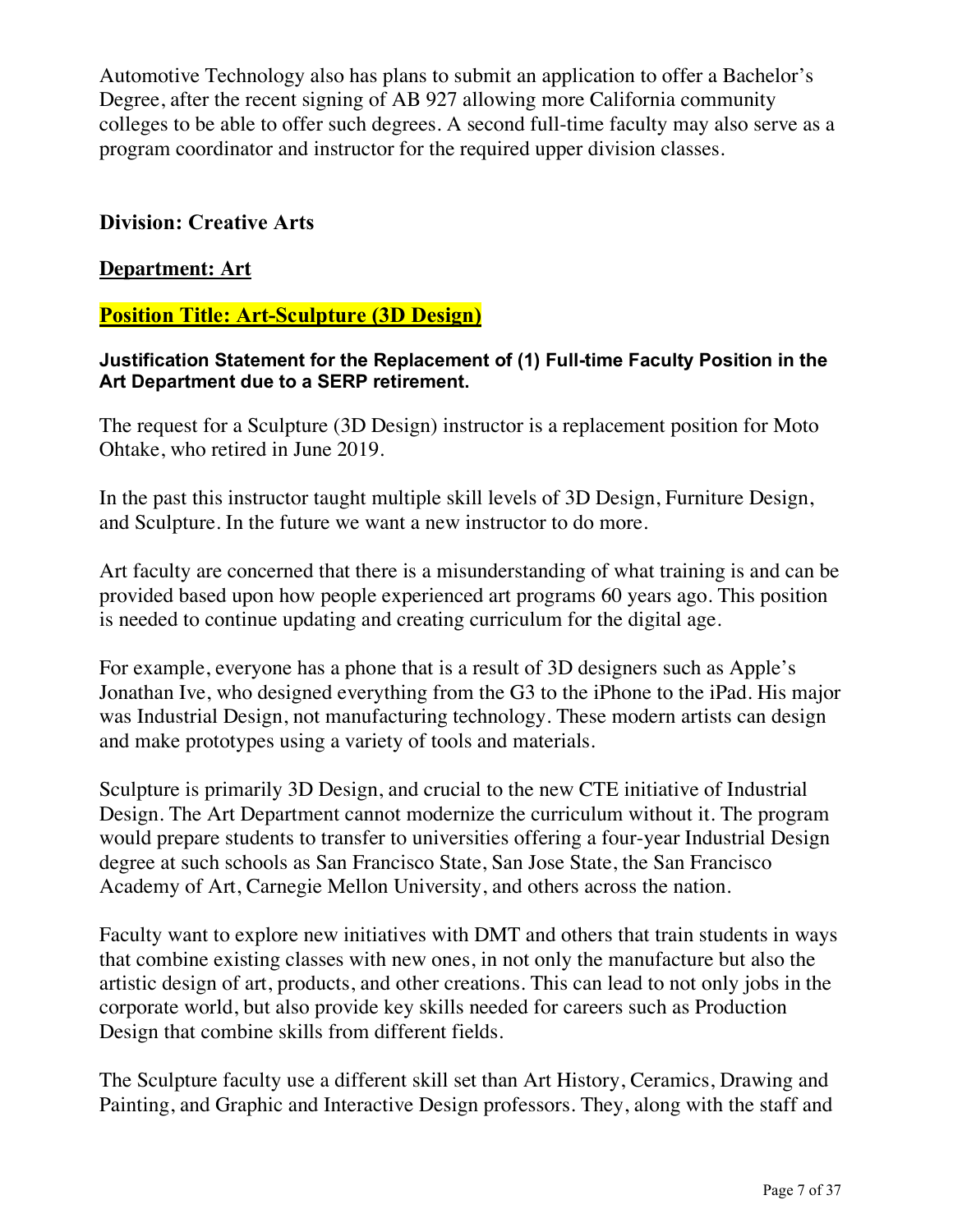I, have been asked to rethink what the Art department does as part of the design of the new Creative Arts building. The existing Art faculty have responded with new ideas, but the missing component is an entire program that has no full-time person to write the curricululm. With a full-time faculty person restored to this part of the program new collaborations and innovations can be pursued on behalf of students.

Sculpture (3D Design) enrollment for 2020-21 was 133 students, which reflects losses due to the departure of the full-time faculty member and the loss of hands-on courses that could not be offered during the pandemic. However, their success rate was 85%. Even with no full-time faculty member and online-only classes during the pandemic 2 AA degrees have been awarded each of the last two years.

We expect enrollment to rise with the return of on-campus instruction in Winter. More people are enrolling in other Art Department classes, which have increased year over year. However, there seems to be a misunderstanding of why more people are enrolling. This isn't merely about pursuing the arts. This is also about new technology and jobs that use artistic training.

The way we train people is changing. We want this professor to help design new curriculum, the facilities for it in the new building, and a Maker Space. The latter can have a greater variety of tools than the Foothill one, and provide staffing thanks to our full time Sculpture staff person, Alyssa VanZandt. Within this space people can make their 3D designs into reality using tools and skills including industrial design, woodworking and metalworking.

However, at present there are no full-time faculty in the Sculpture program. A full-time professor is required for the program to grow to meet the challenges and opportunities at hand.

It is not reasonable to expect a variety of part time faculty to accomplish all the tasks above, nor can we reasonably expect part time faculty members to take the initiative to create and shepherd new classes and degrees. A single person is needed to address the needs of students and the workforce, and recruit students for the program and keep current with the industry in both the Bay area and the world beyond.

Expertise, teaching ability, commitment and vision are the keys to maintaining and building the excellence of the Sculpture program. A replacement position is fundamental to the continued success of the department and of our students in an everchanging industry.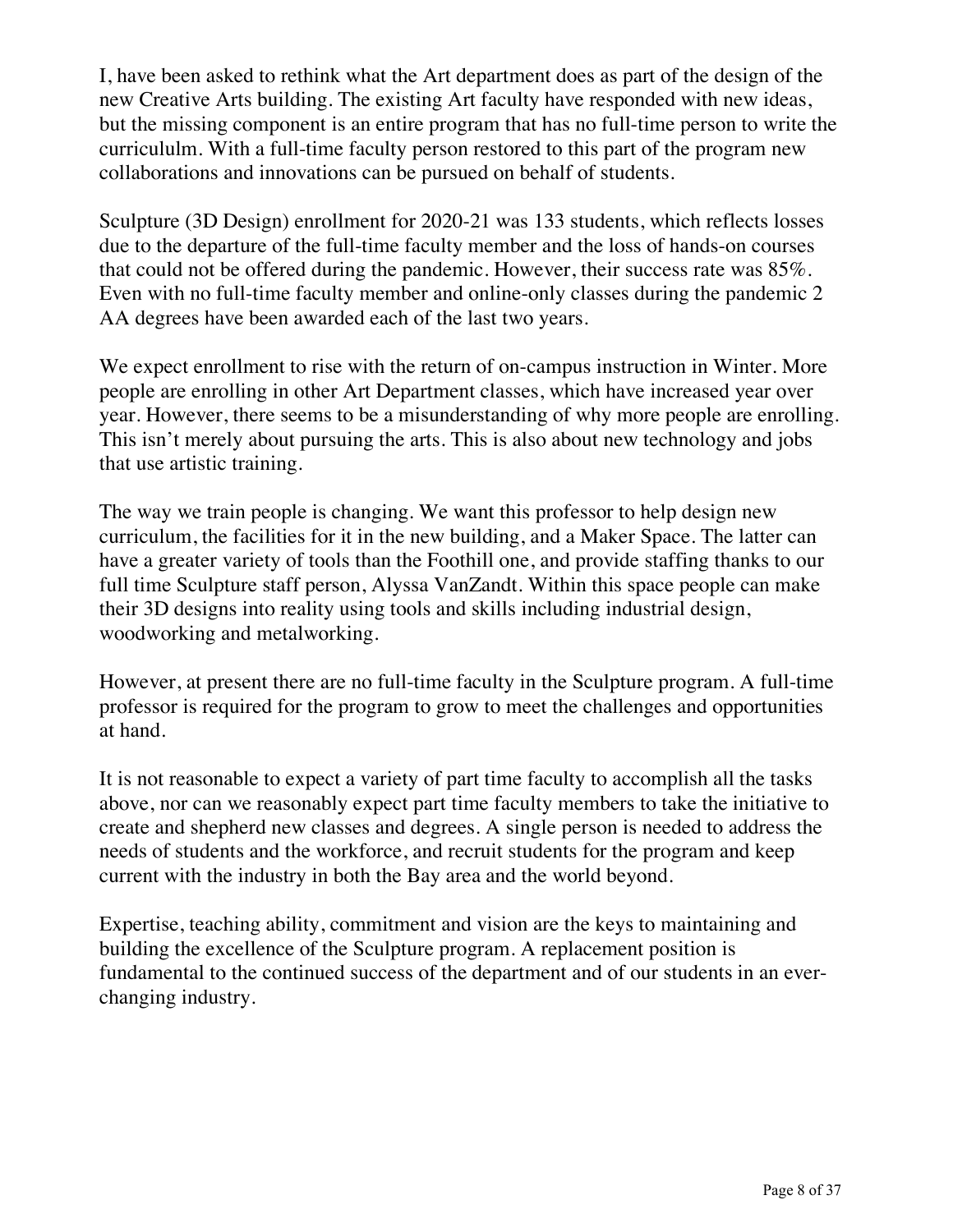## **Department: Film/TV**

#### **Position Title: Film/TV Animation Instructor**

Justification Statement for the Replacement of (1) Full-time Faculty Position in the Film/TV Department due to the resignation of a Full-time faculty member

The resignation of full-time Film/TV Animation instructor Teresa Dey was effective March 25, 2021. Under her leadership the Animation program has been in the process of modernizing curriculum and establishing industry ties in new media and new applications for animation training. A replacement position would allow the college to continue to strengthen the program's creative and skill-based instruction in 3D computer animation, including modeling, character animation, motion capture, virtual reality, visual effects, science visualization, game-and-interactive digital media design and animation for web-based platforms.

Animation is one of four disciplines in the Film/TV Department, which also includes Media Studies, Screenwriting and Film/Television Production. The department must serve both transfer and vocational (CTE) students simultaneously, necessitating not only assisting students with transferring to university programs but also participation in Perkins reports and applications, maintaining an advisory board, helping students gain internships, helping students with film festival submissions, staying current in multiple facets of the industry, and the maintaining industry contacts in order to serve students. The fact that we now have partnerships with Facebook/Oculus and a recent award for an Animation student is a result of these efforts. In addition, this position is needed to continue updating and creating curriculum for the digital age. On-campus work includes the maintenance and updating of hardware and software in the digital Animation lab, as well as the traditional Animation labs that continue to attract students.

De Anza College cannot attract students or compete with Cogswell College and regional community college programs without a full-time hire to continue leading the Animation program into a digital direction that crosses into all modern spheres of media communication. Today the lines between animation and live-action are blurring, so all Film/TV students benefit from a state-of-the-art Animation program.

The prospects for students who finish the program are good. The projected job growth for Multimedia Artists and Animators is 14% (February 2021 EMSI Program Overview: Animation, and Special Effects in the Silicon Valley region), marking a bigger increase than in the areas of Cinematography, Film/Video Production and Radio/Television. Part of this stems from the use of Animation in areas such as visual effects that are a key part of modern live action production for both entertainment and advertising, as well as web sites, video games, and other new media. These skills are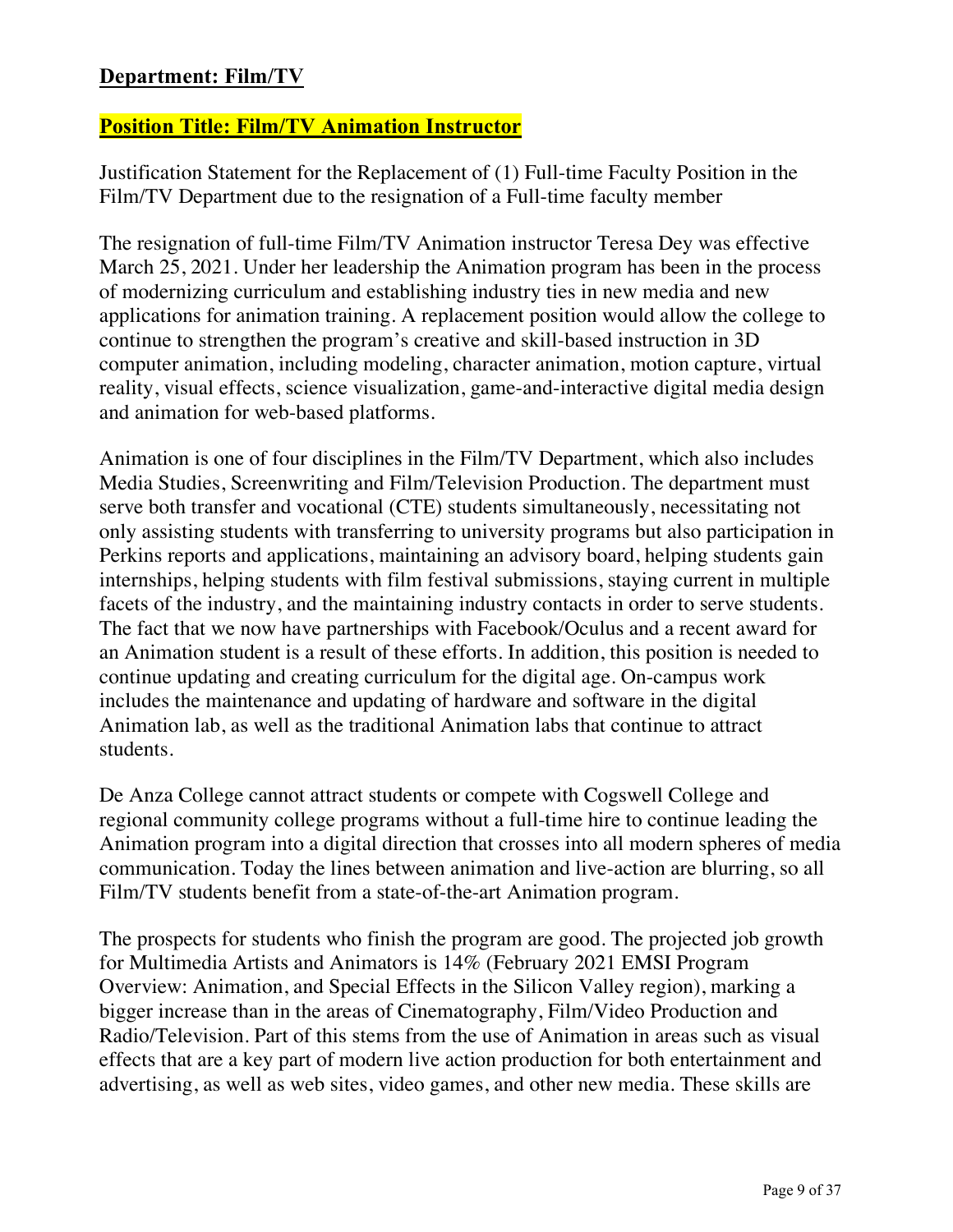portable, so students can also work for employers by remote or on-site in the much larger animation, gaming, and visual effects hubs of Los Angeles and Toronto.

One of De Anza College's signature programs and the second largest within Creative Arts, the Film/TV Department remains the most comprehensive, productive and highly regarded media program in the California Community College system. Because of our reputation for excellence, we attract students from around the world. Film/TV enrollment for 2019-20 was 2,293 students with a success rate of 82%. Animation has progressed from awarding 3 AA degrees in 2015-16 to 10 in the most recent, pandemicaffected year.

Without a full-time replacement, the Animation area will fall behind other programs offering the digital animation courses needed by students to continue their education or find employment in the very competitive animation field. Students will look elsewhere to learn 3D animation software and techniques.

It is not reasonable to expect a variety of part time faculty to accomplish all of the tasks above, nor can they be accomplished by the faculty members in the other disciplines within the department. A single person is needed to holistically address the needs of students and be the face of the program for the industry in both the Bay area and the world beyond.

A replacement position in Animation would allow it to continue being a model transfer and vocational program for the 21st century, and opening a new world of opportunity for our students.

## **Position Title: Film/TV Production Instructor**

Justification Statement for the Replacement of (1) Full-time Faculty Position in the Film/TV Department due to the resignation of a Full-time faculty member

The request for a Film/TV Production instructor is a replacement position for Aimee Gillette, who resigned in August 2019.

Although the Film/TV Department has one full-time instructor to teach production courses for fiction and nonfiction film, four adjunct faculty members are responsible for teaching the many other production courses offered throughout the academic year: sections of introductory, intermediate and advanced production courses; directing; production crafts (lighting, sound recording and design); postproduction skills (editing, beginning visual effects, compositing, color grading), and television studio production. An additional full-time Film/TV Production Instructor is needed to bring expertise and experience to these specialty areas essential to the Film/TV Production A.A. certificate and degree patterns, and the AS-T in Film, Television, and Electronic Media. It is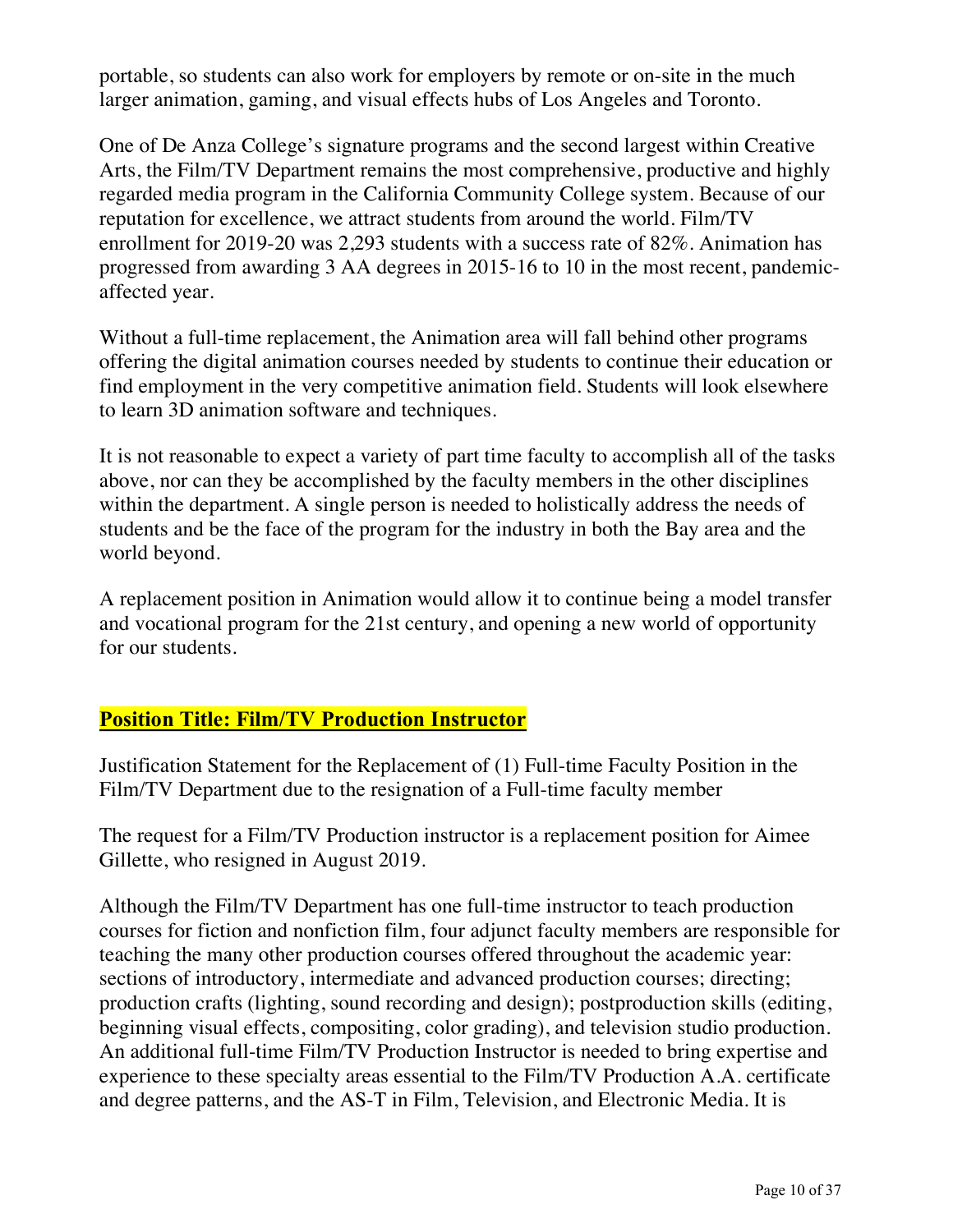nearly impossible to find a single person, often called a "unicorn," capable of teaching and staying current in all of these areas. For example, Aimee Gillette provided post production skills that are valuable for employers, but for which it is difficult to hire part time faculty for because the skills are so very much in demand at much higher hourly pay rates.

In addition, an additional full-time instructor would be instrumental in the heavy workload involving the CTE vocational program in Film/TV, outreach to high schools, program and course development, curriculum revision, SLOs, PLOACs and equity. Service to our students-including recommendations for transfer, internships or paid positions-would be enhanced.

The Film/TV Department plays an important role in preparing students for the expanding job market of media production; fostering creative artistry; developing media literacy and critical thinking skills in an increasingly media-saturated world; and offering a solid foundation for transfer to four-year college and university programs.

A replacement position is essential to the continuation of the Film/TV Department's stellar record of student achievement—whether students transfer to the most prestigious and competitive film programs of UCLA, USC and NYU or garner film festival and screenwriting accolades. Success extends well beyond De Anza College being the only California community college honored with two national Student Academy Awards, three regional Academy Awards, one national Student Emmy Award, two regional Student Emmys and numerous "name brand" alumni (writer-director Len Wiseman, the Underworld franchise and Live Free or Die Hard; composer-editor John Ottman, The Usual Suspects, X-Men 2, Fantastic Four, Superman Returns; documentarian Dayna Goldfine, Ballets Russes; sound effects editor Greg ten Bosch, Spider-Man, Argo; visual effects artist Dan Feinstein, Star Wars: Episode III, War of the Worlds, Harry Potter and the Goblet of Fire, Mission: Impossible III, Star Trek, Iron Man 2; among many others). Success means helping students realize their academic and professional dreams.

Expertise, teaching ability, commitment and vision are the keys to maintaining and building the excellence of the Film/TV Department. A replacement position is fundamental to the continued success of the department and of our students in an everchanging industry.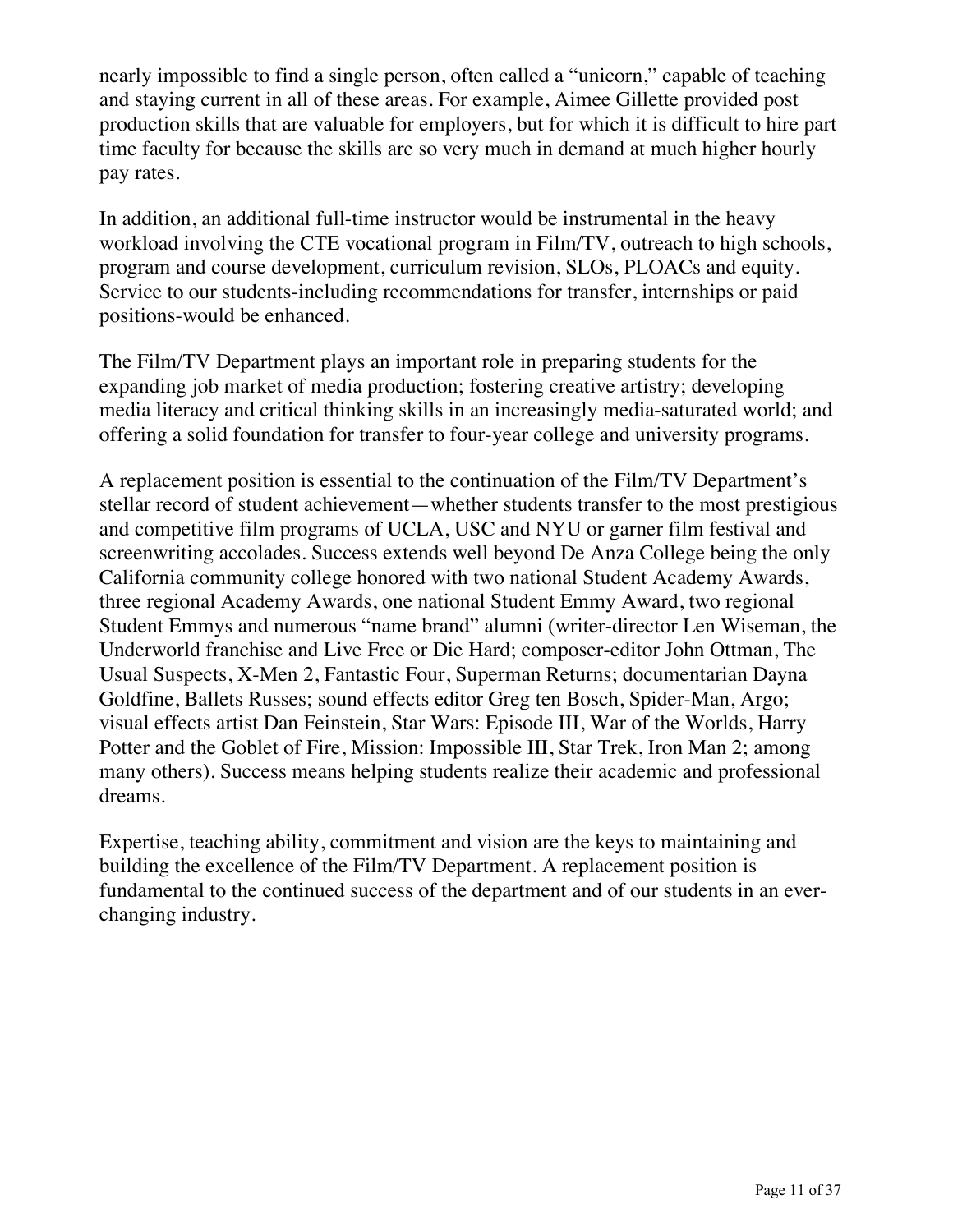## **Department: Music**

#### **Position Title: Music Instructor**

Justification Statement for the Replacement of (1) Full-time Faculty Position in the Music Department due to a resignation.

The request for a Music instructor is a replacement position for Ron Dunn, who will retire in June 2022.

However, because three full-time Music instructors will have retired or ended their Article 19 participation as of June 30, 2022 the replacement position will need to fulfill key roles formerly accomplished by all three as the Music Department consolidates for the future.

The Music program serves both general education and transfer needs. 1222 students were enrolled in 2020-21. While there is an overall success rate of 75%, the equity gap for African American, Latinx, and Filipinx is 12%. This can be improved by having a second full time faculty member who is not on reduced load. This person can reach out to the community and recruit, as well as spend more time assisting those who need help in succeeding.

The latter may include students who are at a disadvantage because they are coming from schools where music instruction has been partially or wholly cut. Many students are entering the college with no previous musical training. A new full-time instructor can take more time and address the equity imbalance that results. This is particularly true in the instrumental musical ensemble courses, where the part time instructors have noted the quality and retention problems that result when there is a skill gap between students in the same course.

The annual number of degrees awarded was 9 before the pandemic. Now that face to face performance classes are being conducted once more it is possible to move beyond the smaller numbers experienced since 2020. There are currently 102 Music majors at De Anza, and 10 Foothill students taking courses in De Anza program. It is expected that the number of awards will naturally grow as Pathways meetings for majors are scheduled.

The instructor would be primarily needed to recruit and supervise the Instrumental Music ensembles. This would include not only the current Chamber Orchestra and Concert Band, but also supervising the creation of the Mariachi Ensemble. The Comprehensive Music courses would be taught by this instructor as well.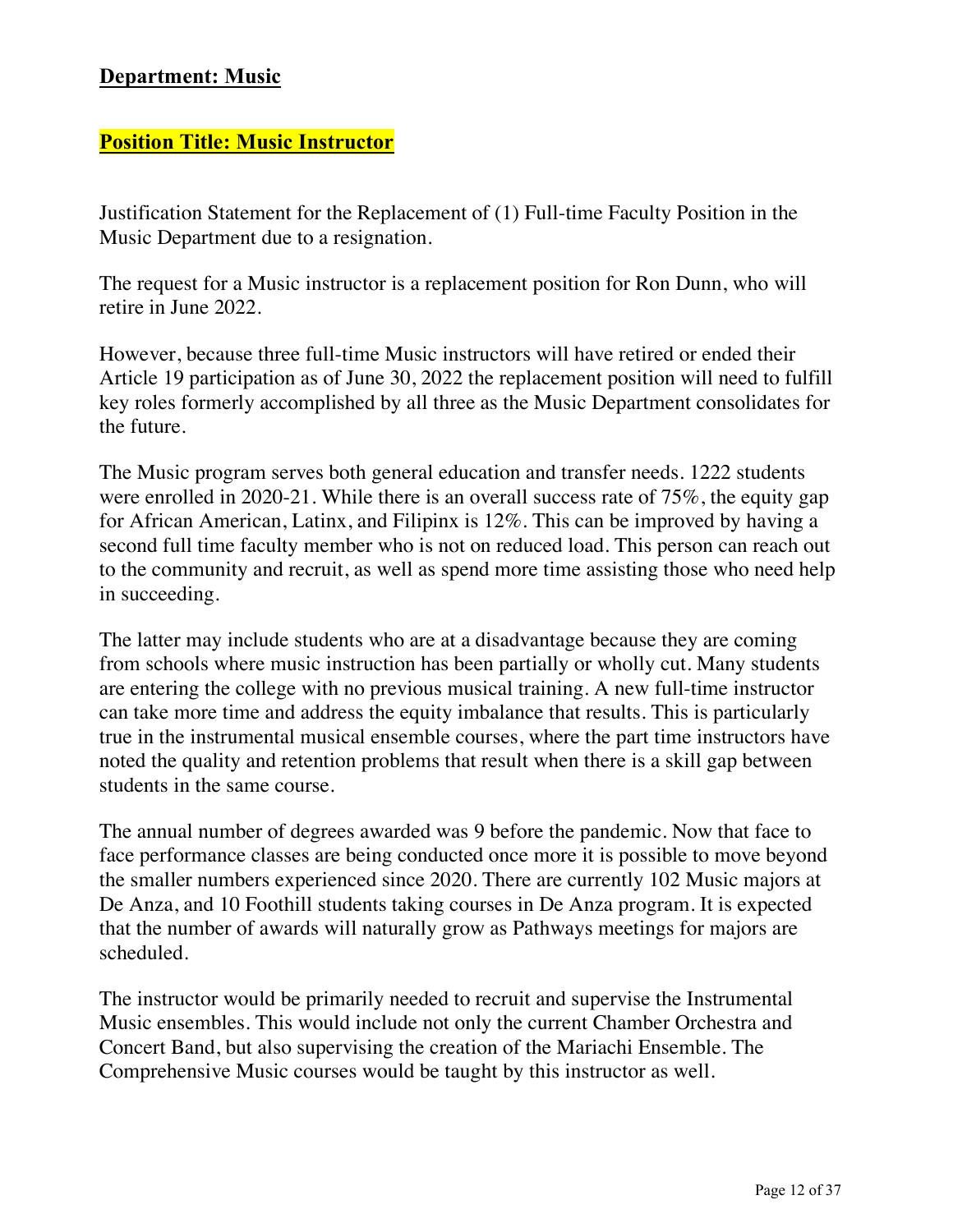There are other key initiatives that have begun under previous faculty that need to be moved forward.

- An AA transfer degree in Music. Since Foothill College does not have musical ensembles, which are required for a Music transfer degree, only De Anza can maintain the ensembles that will make this transfer degree possible for all students in the district.
- A CTE program in Music Instruction.
- World Music can be joined by other courses that reflect the diversity of our students. Part of this can be realized by the Mariachi course whose curriculum was created just before the pandemic shutdown.
- There are articulation issues that can be addressed as part of reform in the music theory curriculum, allowing students to transfer more of their units while taking at least one less class.
- Using part-time faculty is not a viable option for several reasons.
- Only a full-time instructor can be expected to have the time to work with high schools and universities in recruiting for the ensembles and the program.
- Competing programs normally take musical groups to competitions, which a part-time instructor could not easily do. Taking ensembles to more distant competitions would not be possible at all. However, these are precisely the types of activities that help students persist and succeed. The awards these competitions can bring would bolster the reputation of not only the program but also the college. It would reflect the prioritization of the arts championed by our President.
- Revamping the curriculum for the future as outlined above would be part of the regular duties of a full-time instructor, but not a part time faculty member.
- Recruiting part-time faculty to teach at the times needed by students has been an issue. Many musicians are committed to teaching and performance positions that leave them little flexibility.

It is not reasonable to expect a variety of part time faculty to accomplish all the tasks above, nor can we reasonably expect part-time faculty members to take the initiative to recruit new students as well as create and shepherd new classes and degrees.

If we do not have a new FT hire in this area the Music program will have difficulty serving its 1222 students with a single full-time instructor. That instructor is trained and tasked with vocal instruction and the vocal ensembles. Since one person cannot be expected to know how to play every instrument as well as sing we will need an additional person to serve all of the Music students at De Anza and the ensemble needs of the entire district.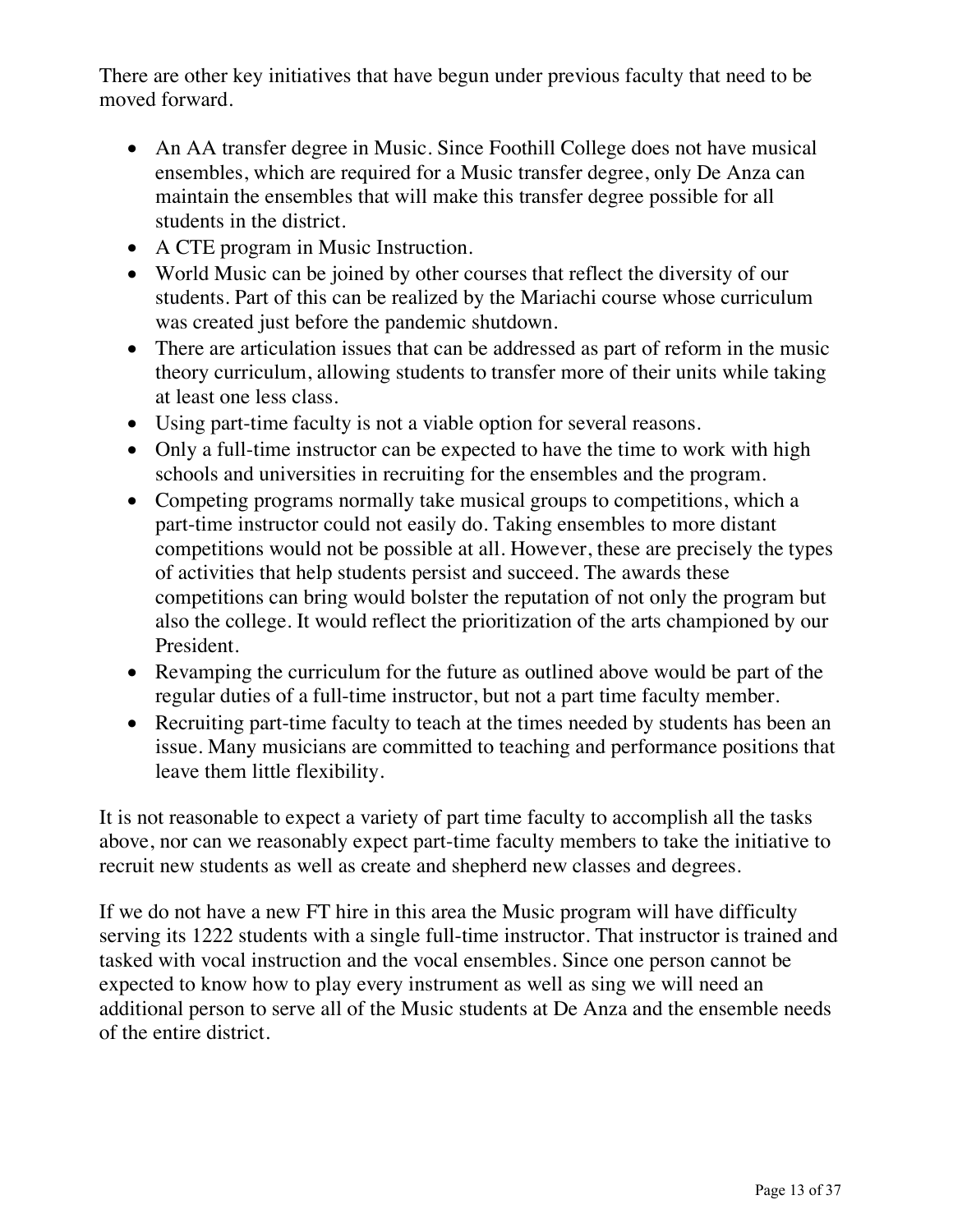## **Department: Photography**

#### **Position Title: Photography Instructor**

#### **Justification Statement for the Replacement of (1) Full-time Faculty Position in the Photography Department due to a SERP retirement.**

The request for a Photography instructor is a replacement position for Diane Pierce, who retired in June 2019.

The program is healthy and growing, thanks to the need for photography skills in the workplace, such as web sites, and the work of those both teaching and supporting the students here at De Anza.

Photography enrollment in 2020-21 was 909 unique students with a success rate of 78%. This is an increase of 7% since 2015-16. The success rate for African American, Latinx, and Filipinx students was  $72\%$ , an equity gap only  $1\%$  away from the college goal of 5%.

Other equity sucesses are evident from the federal CTE Perkins program figures. According to the most recent Perkins Core Indicator report, Photography retained and placed 100% of individuals out of work, individuals with economically disadvantaged families, English learners, people with disabilities, and youth in foster care. 73.23% of individuals previously out of work, those with economically disadvantaged families, and foster care youth were employed after leaving the program.

Photography is currently growing 12% year over year, with 316 enrolled this fall versus 281 last year. This is partly due to the writing of non-credit courses, which came online this fall. However, Photography has no full-time faculty, and has accomplished this increase even as enrollment generally declined across campus.

Photography has progressed from awarding 0 AA degrees in 2015-16 to 10 in the most recent, pandemic-affected year. There were also 3 Certificates of Achievement awarded, up from 0 in 2015-16. The combined total of 13 awards is higher than any previous year.

The department must serve both transfer and vocational (CTE) students simultaneously, necessitating not only assisting students with transferring to university programs but also participation in Perkins reports and applications, maintaining an advisory board, helping students gain internships, helping students with contest submissions, staying current in multiple facets of the industry, and the maintaining industry contacts to better serve students.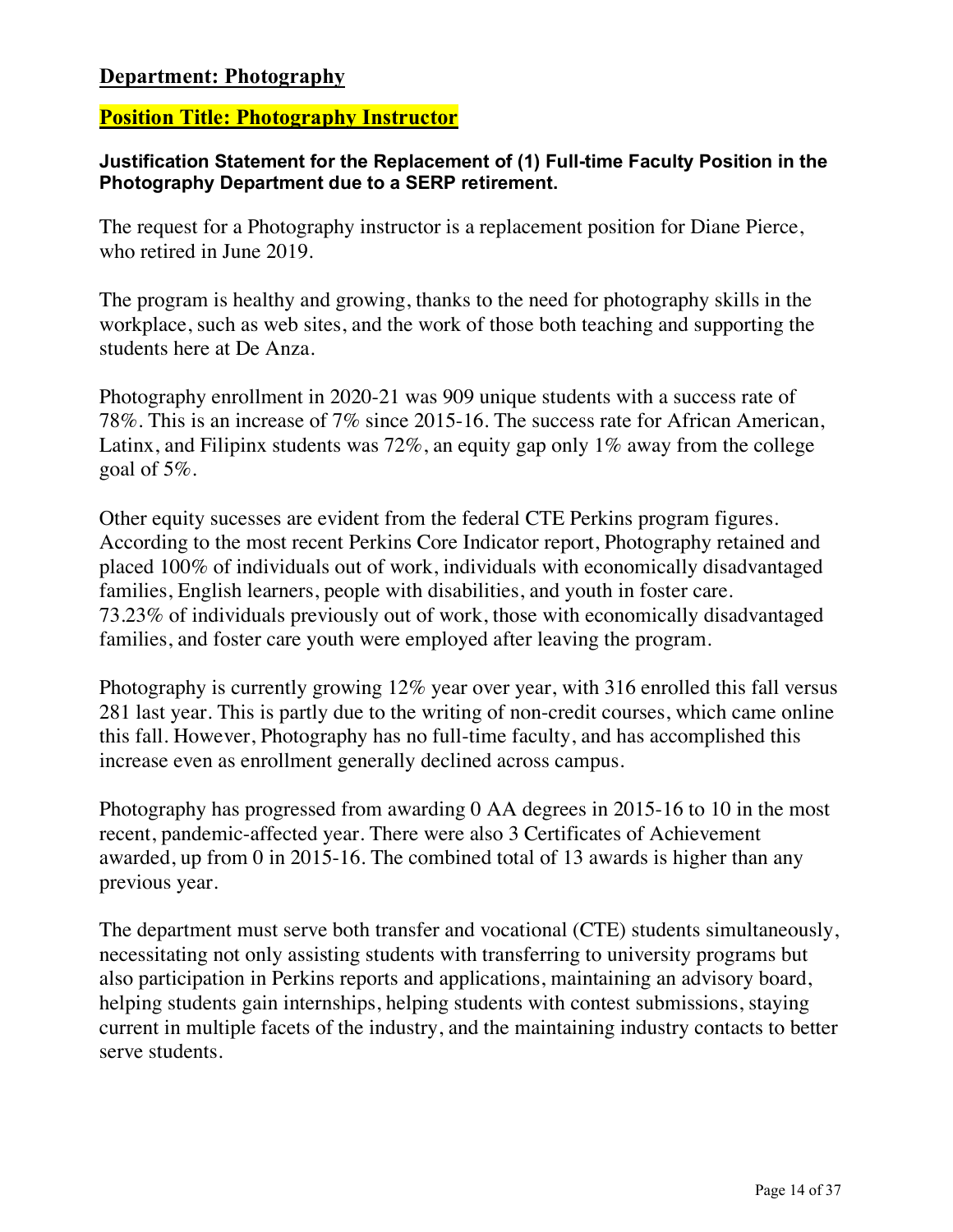In addition, this position is needed to continue updating and creating curriculum for the digital age. Besides the non-credit CTE certificates and curriculum first offered this fall there are other new courses the faculty see are needed. These include training and facilities for Photogrammetry (3D area photography), tablet editing application training (such as Lightroom), and a capstone portfolio class.

A full-time faculty member is also needed to provide leadership in the transition to the new building. A photo studio, a basic facility that the program has never had, needs to be conceived and built in a way that will serve students in their classes and career.

Without a full-time replacement, the Photography area will fall behind other programs offering the training needed by students to continue their education or find employment in a growing field. Students will look elsewhere to learn modern photographic techniques if we don't offer a competitive alternative.

It is not reasonable to expect a variety of part time faculty to accomplish all the tasks needed, nor can they be accomplished by the part time faculty members. A single person is needed to fully address the needs of students and be the face of the program for the industry in both the Bay area and the world beyond.

Expertise, teaching ability, commitment and vision are the keys to maintaining and building the excellence of the Photography Department. A replacement position is fundamental to the continued success of the department and of our students in an everchanging industry.

Allocating a full-time hire to the Photography program will also reward the work done in increasing enrollment, increasing awards to a new high, and narrowing equity gaps under difficult circumstances.

# **Division: International/Intercultural Studies**

**Department: Spanish**

## **Position Title: Spanish Instructor**

The Spanish Language and Cultures department has historically been the largest of the twelve world languages areas taught within the Intercultural/International Studies Division. The Spanish Department offers transferable courses at the elementary and intermediate levels in academic Spanish and serves the needs of both continuing students and local professionals seeking to develop their increasingly important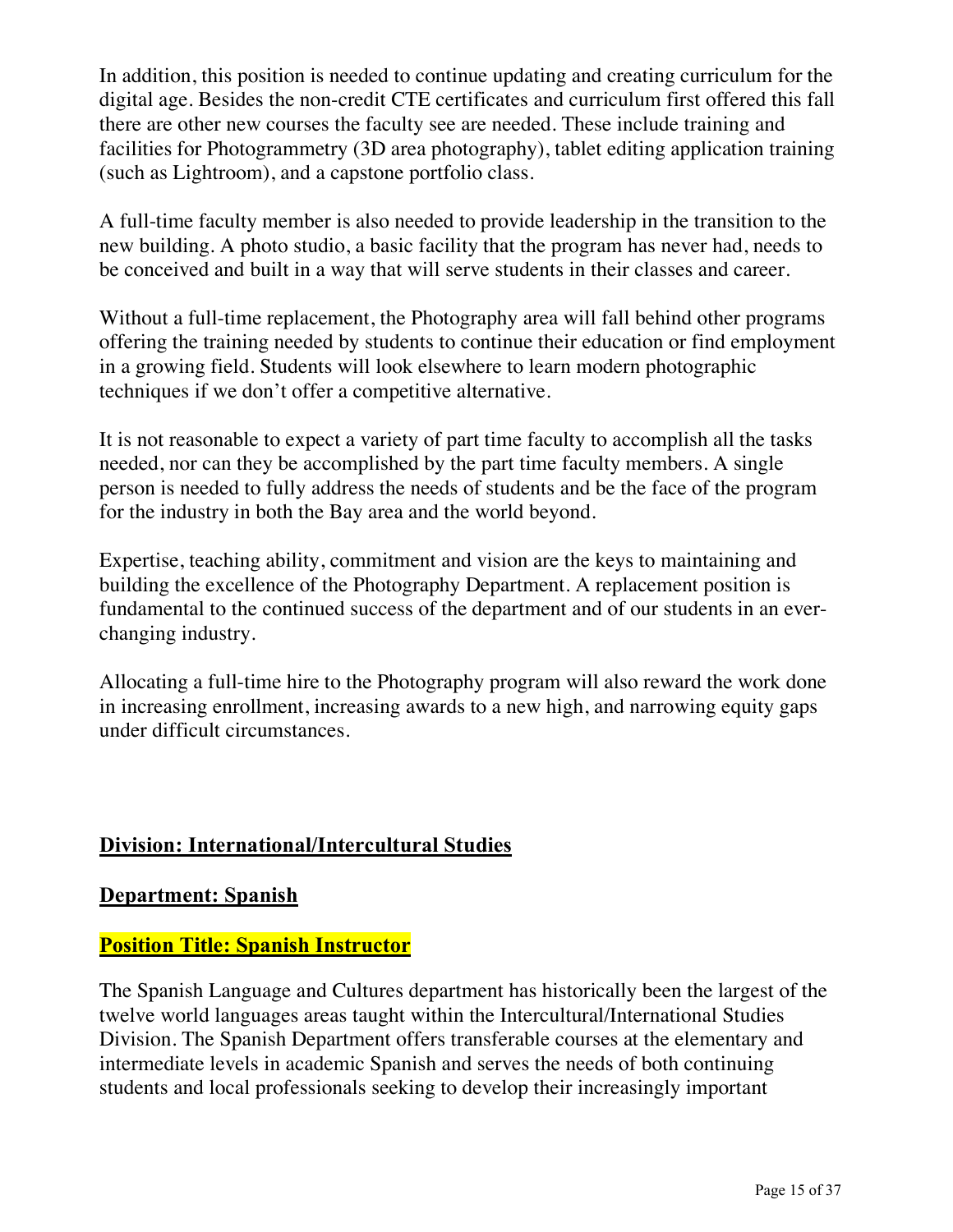Spanish-English bilingual capacity. While our enrollments were hit hard at the start of the pandemic and we needed to reduce our course offerings with the radical shift to online instruction, we have been carefully and steadily increasing our capacity, restoring our offerings, and growing our enrollment.

However, this Summer one of our two full-time Spanish language faculty members resigned for career advancement (accepting the position of Executive Director of the Berkeley Language Center at UC Berkeley), and we now have only a single full-time instructor––this in a department that previously had three (we lost a FT position to a SERP retirement). The FT instructor who resigned was in the process of developing Certificates of Achievement in Spanish Language and Cultures, as well as an beginning-level course series for heritage speakers, predominantly Latinx students who already possess basic informational communication in Spanish because it is used in their households, but who need to develop their cognitive academic language proficiency, especially in reading and writing. To continue this program development, along with the existing demands of this department requires a team of full-time faculty to share the responsibilities of maintaining a well-organized and coordinated program, which includes:

- 1. work on diversifying the curriculum (e.g., by adding a Spanish for Heritage Speakers emphasis, hybrid, civic engagement-designated courses), designing instructional materials, and continuing to develop and implement pedagogical tools and venues to facilitate virtual communication with and among students,
- 2. develop a robust integration with the Language and Communications Village,
- 3. continue teaching/working with the Introduction to Peer Mentoring, Leadership, and Community Building course series that includes preparing student mentors for Spanish courses,
- 4. design and maintain structures to support students inside and outside the classroom, both one-one-one and in small groups (e.g., familias, student mentors), in a variety of modalities,
- 5. assist and mentor adjunct faculty in fulfilling college-level duties (e.g., SLOs, course revisions),
- 6. serve as faculty co-advisors to the World Languages Club, attending officer and general meetings, and providing constant support to this student club,
- 7. process pre-requisite clearances and administer the placement exams,
- 8. assist the Dean with division-level tasks related to World Languages (upon request)
- 9. collaborate in college-level efforts (e.g., serve as representatives on the Equity Action Council; collaboration in the redesign of ¡LEAD!; etc.)

To allow these responsibilities to fall on the shoulders of a single conscientious instructor has the impact of becoming overwhelming, unsustainable, and simply not conducive to an individual's physical and mental health. Our Spanish Language and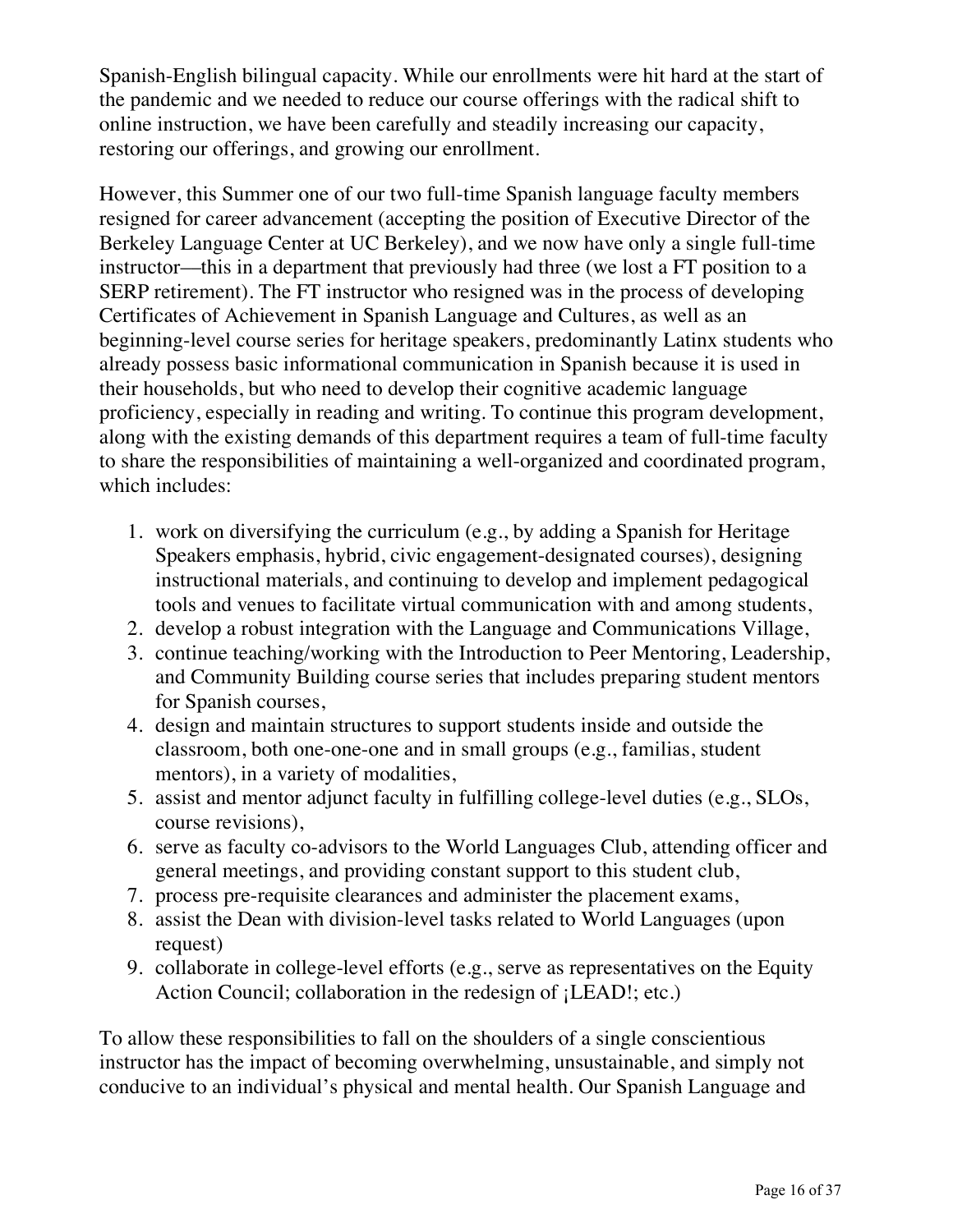Cultures department respectfully requests replacement of this unexpectedly vacated faculty position to effectively continue to grow and develop this core program among our World Languages.

#### **Area: World Languages**

#### **Position Title: World Languages Faculty Coordinator**

The IIS Division is comprised of three "Areas", which are: Ethnic/Intercultural Studies, International/Global Studies, and World Languages (WL). The World Languages Area is in turn comprised of 12 Language and Culture departments which include:

| • American Sign Language | Korean<br>$\bullet$   |
|--------------------------|-----------------------|
| French<br>$\bullet$      | Mandarin<br>$\bullet$ |
| German                   | Persian<br>$\bullet$  |
| Hindi<br>$\bullet$       | Russian<br>$\bullet$  |
| Italian<br>$\bullet$     | Spanish<br>$\bullet$  |
| Japanese<br>$\bullet$    | Vietnamese            |
|                          |                       |

Of these 12 World Language departments, only two have full-time instructors, one in Spanish and one in Mandarin, while 16 instructors are part time. Our full-time instructors have generously given of their time and energy to repeatedly mentor and guide our adjunct instructors, especially our new hires, and have regularly guided and collaborated with the faculty in the other 10 departments on multiple tasks, not the least of which includes required course revisions, but our FT instructors are overextended. Even with the Additional Pay compensation, it is often a struggle for part time instructors in these 10 departments to complete the many tasks that typically fall on FT department chairs.

The dean, the FT World Language instructors, and other faculty members, discussed this situation and decided that to be more effective and sustainable in managing the work load generated out of these 10 departments with no FT instructors or department chairs, and to facilitate greater coordination, collaboration, and integration of professional development, vision, and approaches, as well as to significantly reduce duplication of effort, a World Languages Faculty Coordinator position would be the most effective and parsimonious solution. This Faculty Coordinator will teach a minimum of 50% in one of our WL departments and will use the balance of their load to fulfill the non-teaching tasks of a department chair for the 10 remaining "chair-less" departments. The following chart developed by some of our faculty members further details the rationale for this position.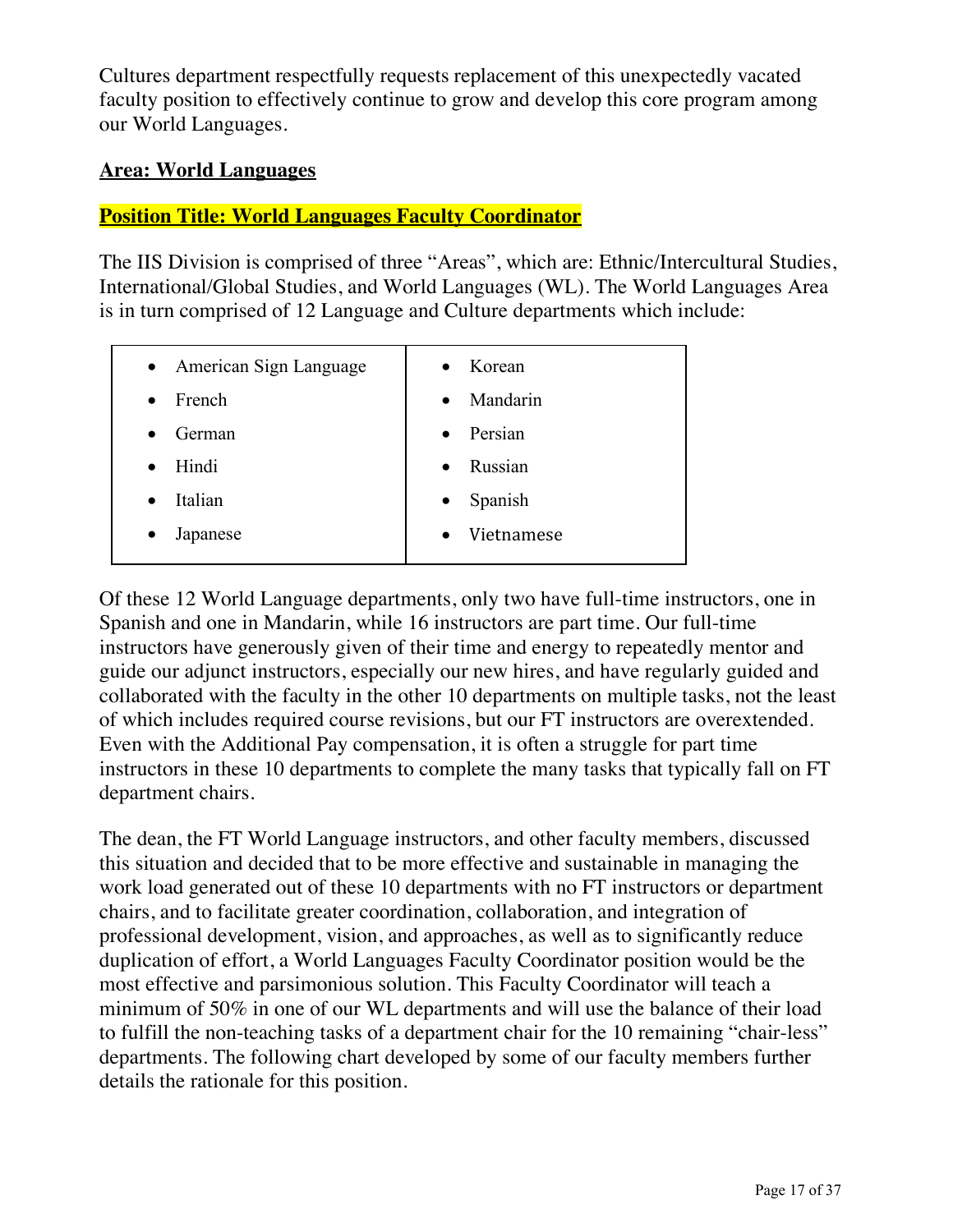| Topic/ Issue                                                                                | Problem/Challenges                                                                                                                                                                                                                                                                                                                                                                                          | Solution/Remedy                                                                                                                                                                                                                                                                                                                                                                                                                                                                                                       |
|---------------------------------------------------------------------------------------------|-------------------------------------------------------------------------------------------------------------------------------------------------------------------------------------------------------------------------------------------------------------------------------------------------------------------------------------------------------------------------------------------------------------|-----------------------------------------------------------------------------------------------------------------------------------------------------------------------------------------------------------------------------------------------------------------------------------------------------------------------------------------------------------------------------------------------------------------------------------------------------------------------------------------------------------------------|
| Ten World Language<br>Departments do not have<br>Chairs, and only part time<br>instructors. | Part time instructors often<br>do not have the bandwidth<br>to learn DAC policies,<br>procedures, or applications<br>that they will rarely use,<br>but that are periodically<br>required.<br>Even with Additional Pay<br>compensation, Part Timers<br>often end up performing<br>tasks that are not in their<br>job description, that are<br>burdensome, but are<br>necessary, such as course<br>revisions. | A World Language<br><b>Faculty Coordinator can</b><br>take over most of the<br>"outside the class"<br>activities of our part<br>timers that do not require<br>their content area<br>expertise. Having a<br>Coordinator is more<br>efficient because tasks can<br>be done and repeated<br>across different<br>departments thereby<br>optimizing time and effort,<br>rather than such tasks<br>being learned and<br>completed by multiple<br>people, each on a learning<br>curve and requiring<br>significant guidance. |
|                                                                                             | Many of them work in<br>different institutions, so<br>they do not have time and<br>energy to initiate or<br>organize collaborative<br>events, including specific<br>professional development<br>activities.                                                                                                                                                                                                 | Having a Faculty<br>Coordinator to organize<br>and facilitate regular<br>collaborative activities<br>will help build cross-<br>department cohesion and<br>collaboration, as well as<br>consistency in vision and<br>pedagogical "best<br>practices" them to stay<br>connected, informed, and<br>on track.                                                                                                                                                                                                             |
| Department chair role and<br>capacity for department<br>chair work.                         | Because of the lack of full<br>timers, ten departments do<br>not have Chairs. The dean<br>must serve as the de facto<br>department Chair for<br>them, but this can be<br>awkward when the                                                                                                                                                                                                                   | Having a faculty<br>coordinator will avoid any<br>conflict-of-constituencies<br>awkwardness will create a<br>smoother workflow in the<br>division as the coordinator<br>will serve as department                                                                                                                                                                                                                                                                                                                      |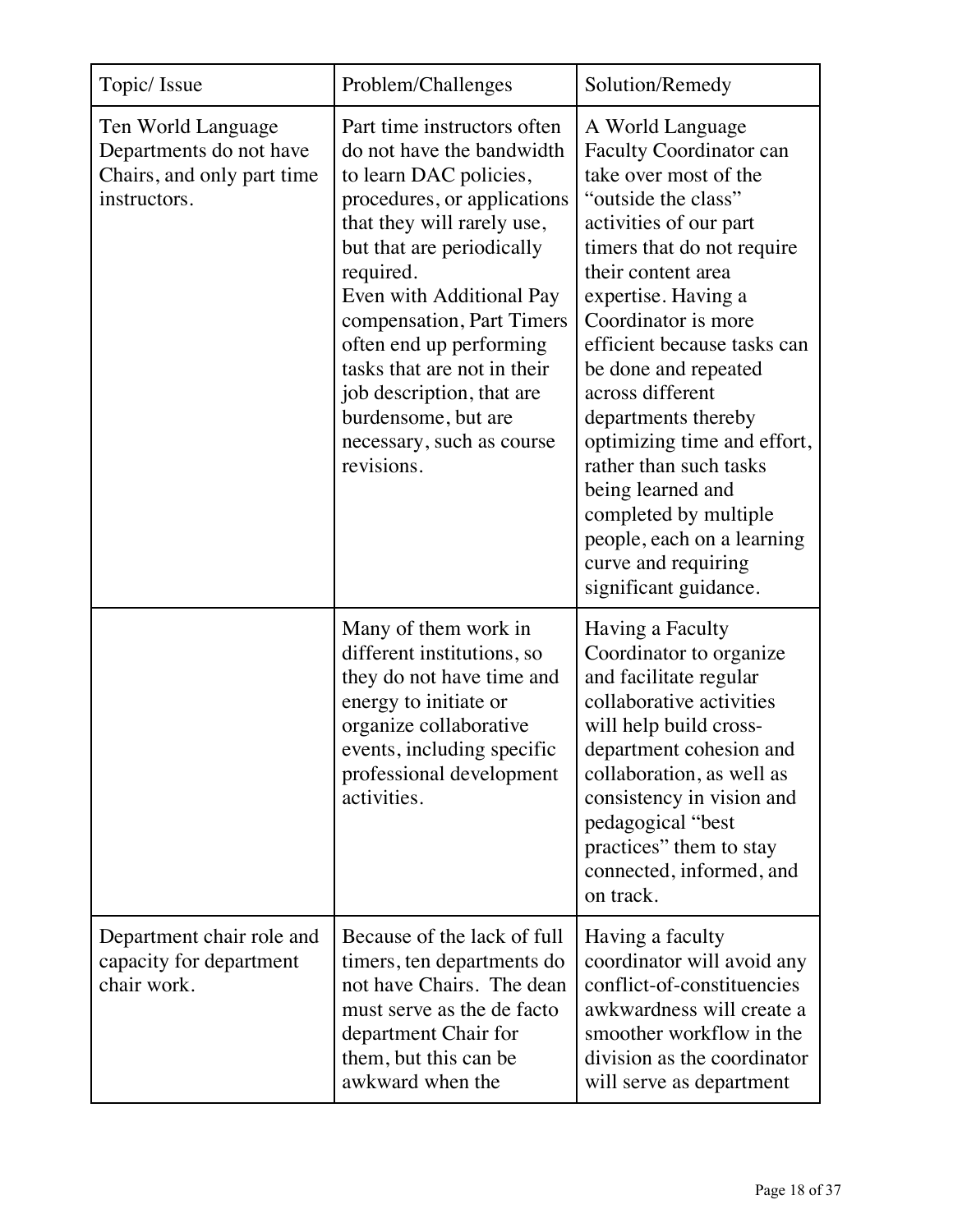|                           | Academic Senate<br>convenes College-wide<br>Chairs meetings because<br>of the difference in<br>constituencies.<br>Conversely, the dean is<br>overloaded with additional<br>meetings, including those<br>involved in relaying<br>information to the ten WL<br>departments, completing<br>related tasks, or must ask<br>the FT instructors to do<br>this.   | chair proxy for department<br>without full timers.                                                                                                                                                                                     |
|---------------------------|-----------------------------------------------------------------------------------------------------------------------------------------------------------------------------------------------------------------------------------------------------------------------------------------------------------------------------------------------------------|----------------------------------------------------------------------------------------------------------------------------------------------------------------------------------------------------------------------------------------|
| Cohesion in the Division. | The International and<br>Intercultural Division is<br>working to create a more<br>cohesive and consistent<br>"intercultural" vision<br>across the different Areas<br>of the Division.<br>Having so many part<br>timers creates a challenge<br>in organizing regular<br>meetings to have<br>constructive dialogue and<br>build a common, shared<br>vision. | The coordinator will serve<br>as a bridge between not<br>only our multiple language<br>departments, but also<br>between the World<br>Languages and the<br>Ethnic/Intercultural<br><b>Studies and Global Studies</b><br>areas.          |
| Guided Pathways.          | World Languages are part<br>of IIS Division but are in<br>the Language and<br><b>Communication Village</b><br>(unlike)<br>Ethnic/Intercultural<br><b>Studies and Global</b><br>Studies, which are in<br>Social Sciences and<br>Humanities Village).                                                                                                       | It is crucial to have a<br>representative of the<br><b>World Languages</b><br>participating in Guided<br>Pathways meetings to get<br>these department voices<br>heard and to be actively<br>involved in developing<br>this new vision. |
| Student support.          | Many students interested<br>in languages study                                                                                                                                                                                                                                                                                                            | The Coordinator will help<br>to create a dialogue                                                                                                                                                                                      |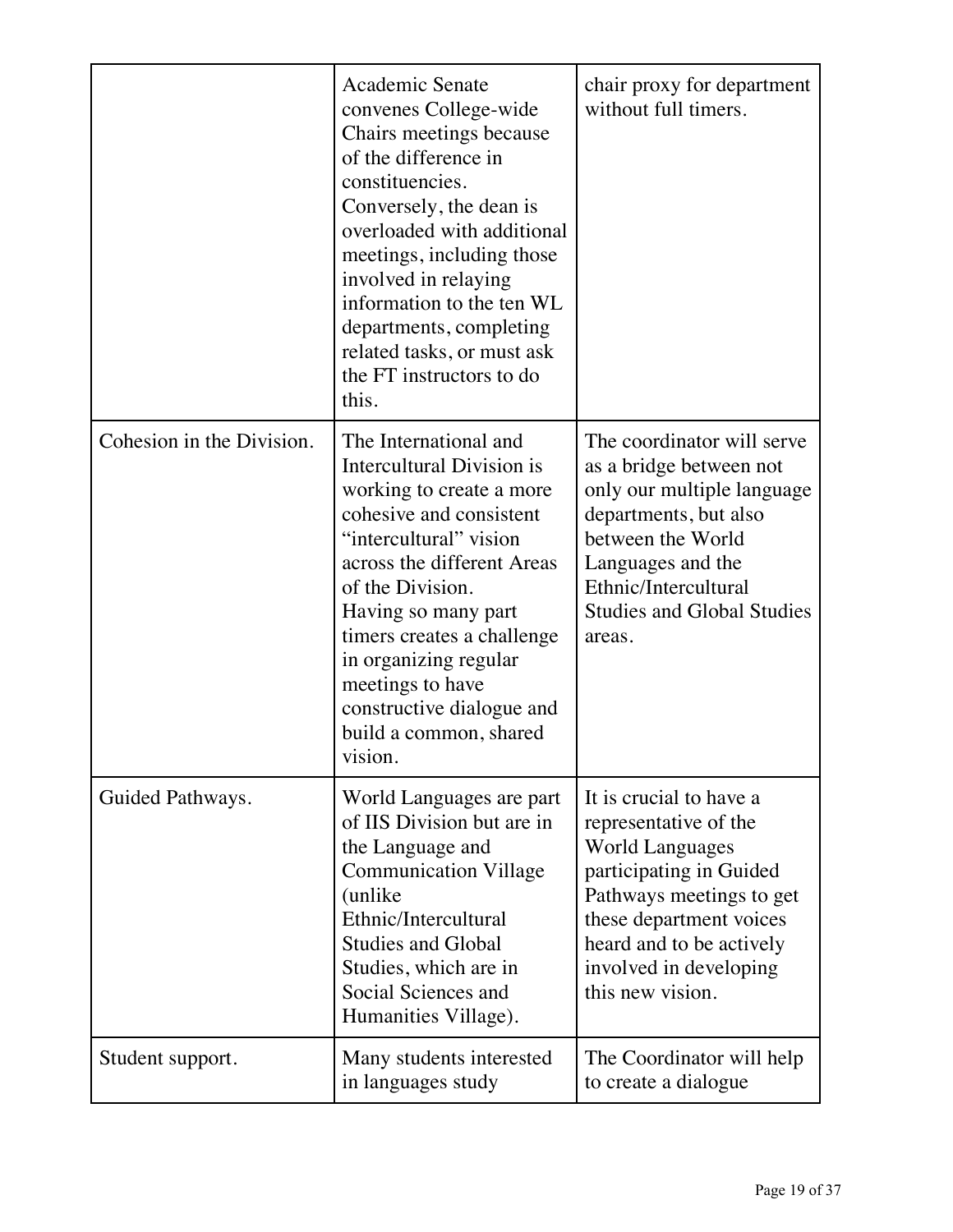|                                    | multiple languages. They<br>often encounter the same<br>problem multiple times                                                                                                                                                                                                                                                                                                             | between the different<br>languages. They will help<br>to foster a climate of<br>communication and<br>collaboration to create<br>common ground among<br>the different languages.<br>They will focus on helping<br>students have a better<br>experience across the<br>division. |
|------------------------------------|--------------------------------------------------------------------------------------------------------------------------------------------------------------------------------------------------------------------------------------------------------------------------------------------------------------------------------------------------------------------------------------------|-------------------------------------------------------------------------------------------------------------------------------------------------------------------------------------------------------------------------------------------------------------------------------|
| Enrollment                         | Several world language<br>departments are single<br>instructor programs, and at<br>times their courses are at<br>risk of cancellation<br>because of the variable<br>enrollment. Each<br>instructor has to work to<br>promote their one or two<br>classes.                                                                                                                                  | A world language<br>coordinator will help<br>coordinate a collective<br>effort to do outreach and<br>promote our various WL<br>departments direct the<br>multiple effort in a<br>common vision and<br>support strategically in<br>the interest of all the<br>languages        |
| Grants and program<br>development. | With so many part time<br>instructors, it's very<br>difficult to develop a<br>cohesive and coherent<br>strategic view on how to<br>develop new programs,<br>especially with a long-<br>term vision, and to look<br>for grants from institutions<br>and donors that could<br>support such development<br>(such as funding to pay for<br>student books and<br>materials, as one<br>example). | The Faculty Coordinator<br>will foster a climate of<br>continuous improvement<br>to create new programs<br>and share a common view.<br>They will actively and<br>consistently look for<br>grants that can be of<br>benefit across all WL<br>departments.                      |

We respectfully request your support of this position to better serve our students and make the workload humane and sustainable for our committed, conscientious faculty members.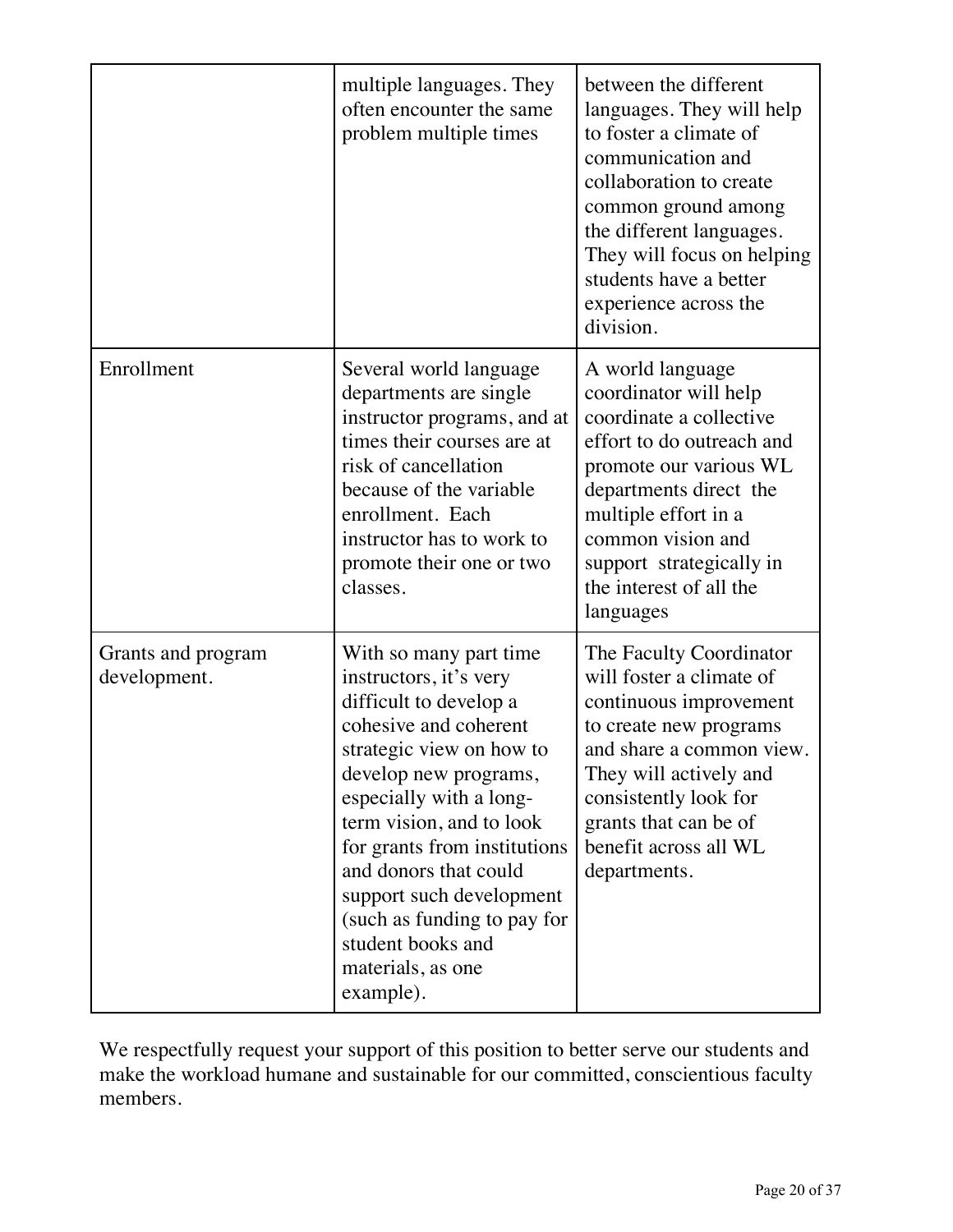## **Division: Language Arts**

#### **Department: English**

#### **Position Title: English Instructors (2)**

The English Department and Language Arts Division respectfully request two full-time English instructor positions for 2021-22. AB705 continues to challenge the English Department to reshape how students enter and complete their English composition requirements: our department is committed to integrating reading and writing and counseling support, adding support courses, including noncredit classes, embedding counseling services, and playing an active role in learning communities and Guided Pathways.

The following list supports our request:

- 1. All students completing transfer degrees must take EWRT courses.
- 2. We have two retirements in English this year, for which we are requesting two replacements at this time.
- 3. Our literature course offerings are among the most inclusive at any community college and include Ethnic Literature, Women in Literature, World Literature, Asian Pacific American Literature, and African American Literature.
- 4. These replacement positions are part of a sustained investment in equity and structural reform in English and Language Arts. English faculty teach in all of the cohort learning communities that serve underrepresented students: FYE, Puente, LEAD, LinC, Umoja, Impact AAPI and REACH that will play a prominent role in Guided Pathways. The college is committed to expanding these cohort programs to reach more students. To achieve this, we need to hire new faculty to teach in the cohort programs that demand specialized knowledge and a dedication to closing the equity gap.
- 5. Here are a few key changes among a larger list of equity-driven collaborations and reforms we have implemented:
	- Our English Performance Success program integrates reading, writing, ESL, and counseling support using the cohort model. EPS counselors teach in our new "Stretch to Success with EPS" for students who place into EWRT 1AS & 1AT. Research indicates that these students have the greatest need; in order to scale up this program, hiring new faculty will make that feasible.
	- Our Stretch/Bundle faculty Coordinators help guide our efforts to close our equity gaps in our post-AB 705 course structure. English, through the support of our Reading faculty is strives to fully integrate reading and writing in our composition courses and to provide additional reading support where and when it is needed.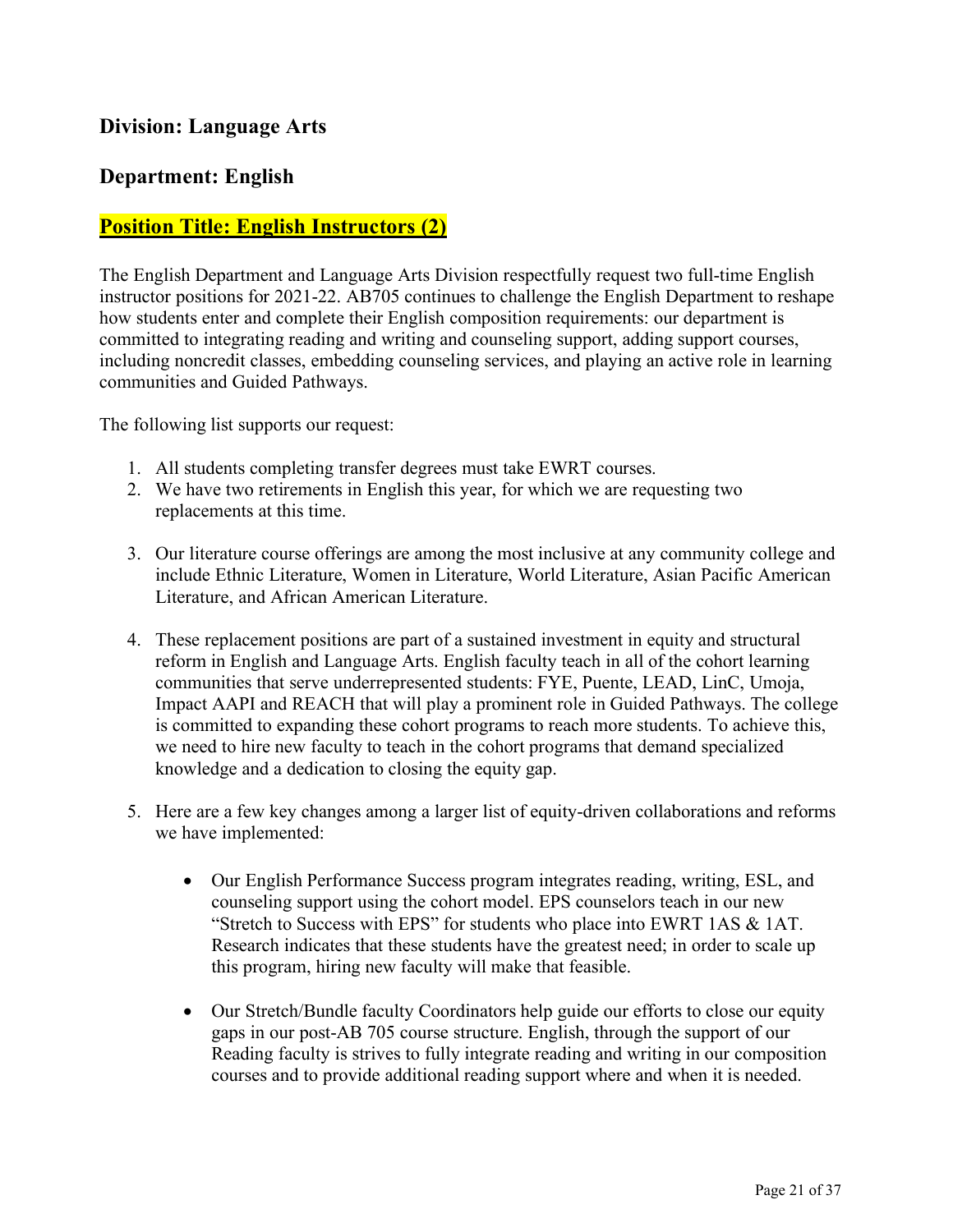- Collaboration between English and ESL continues to benefit our English language learners by improving the accuracy of our placement and guided self-placement processes.
- Our PAGE (Preparation Assistance Growth Equity) committee in English institutionalizes ongoing discussion of student equity and success in EWRT1AS, EWRT1AT, EWRT1A, and LART250.

These full-time faculty positions will help us remain innovative and adaptive as we adopt new practices and programs to meet the needs of our students and achieve our equity goals.

#### **Department: ESL**

# **Position Title: ESL Instructor (2)**

The ESL Department and Language Arts Division respectfully request one full-time ESL instructor position for 2022-23. This position will replace 2 members who have retired in 2018 and 2022-23. Thus, we are only requesting one FT faculty position to replace these two vacancies even though the full-time to part-time ratio has continued to fall below 75:25 as required by AB1725.

Since the implementation of AB705 began, the ESL Department has continually worked to reshape how students enter and complete their ESL requirements by creating new courses that integrate reading and writing, implementing transfer status to our ESL 5 and ESL 6 courses to meet the same standards as EWRT 1A and 1B in line with UC and CSU requirements, and creating mirrored non-credit classes for all of our 11 non-transfer courses.

Hiring a full-time faculty will allow the department to continue collaborating with other support programs, like ESP, and throughout campus in its mission to close equity gaps that still exist by providing language support for English language learning students in CTE programs such as Auto Tech and Child Development, and reinforcing strong ties with the English Department to benefit our learners by improving the accuracy of our placement and guided self-placement processes.

Additionally, in order to attract more students, we are offering two certificates of English competency that can enhance students' opportunities to achieve their personal, vocational, or academic goals. However, because of a faculty shortage, current FT faculty members are overburdened with an unreasonable workload, given the fact that the department offers eight levels of classes from basic skills to transfer and a total of 30 credit and non-credit courses. Many of our ESL students also enroll in our classes without knowing what to major in, so upon completion of our program, instructors often need to present pathways to assist these students with continuing their education. Thus, ESL faculty require extra work in advising students in Guided Pathways.

Note that in our initial rollout and offering of these enhanced non-credit mirrored courses for fall 2021, 25% of our student enrollment have comprised of non-credit students and overall, enrollment is very healthy. With the likelihood of future increased enrollment of non-credit students, duties and responsibilities of this faculty position will include: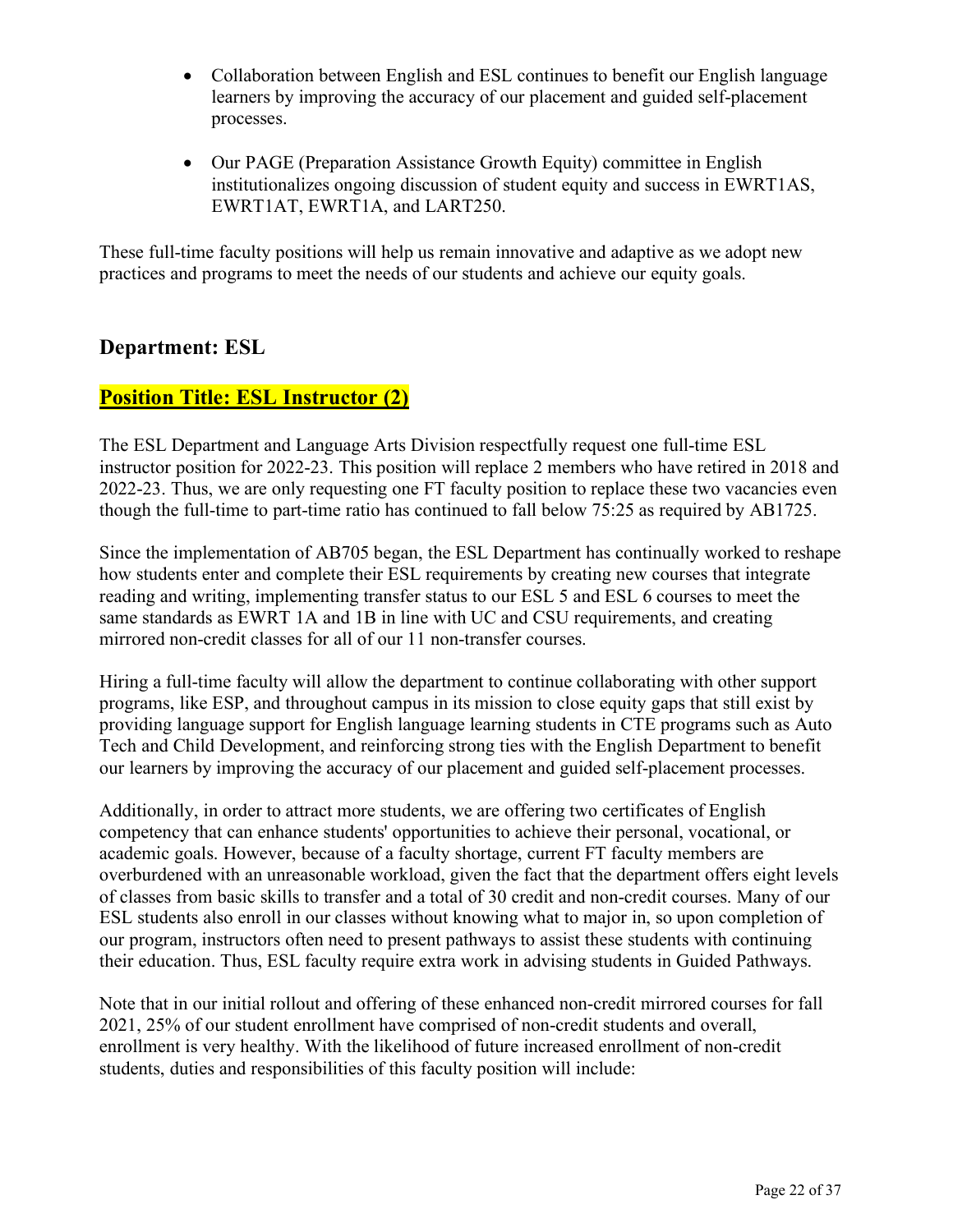- Teaching credit and non-credit courses, and working on ongoing articulation and alignment
- Continuing to collaborate with various programs on campus by developing language support for English language learners to ensure their success in achieving their goals
- Working with local adult schools to forge pathways for immigrant language learners to transition from adult education to our course offerings in the College
- Continuing to improve, revise and create non-credit courses/curricula
- Assisting students and collaborating across campus on Guided Pathways

This position is part of a sustained investment in equity and structural reform in Language Arts, in which all of our programs share in the same commitment and outcomes. Finally, this position is necessary in order for the ESL department to fully commit to the equity mission addressed in the work above.

#### **Division: Physical Sciences, Mathematics & Engineering Division**

#### **Department: Astronomy**

#### **Position Title: Astronomy/Planetary Science Faculty Position**

The Astronomy Department is the largest department within the Earth & Space Sciences Program of the Physical Sciences, Mathematics  $\&$  Engineering Division. Collectively the departments in this program serve the broad transfer student-population providing offerings largely taken to fulfill general education requirements. These courses are also typically where most students take their only Physical Science classes, in college. This proportion is even higher amongst students from underrepresented groups in STEM (Science, Technology, Engineering, and Mathematics) fields (these groups include mostly ethnic minorities). Classes in the Earth & Space Sciences have also been identified as where most pre-service K-12 teachers take their only college class in the physical sciences. The National Science Foundation considers these introductory classes offered in the Earth and Space sciences at colleges and universities to be critically important. The NSF has acknowledged the critical importance of 2-year college in providing STEM education, increasing the number of STEM majors and increasing the equity issues related to STEM fields (NSF 2021). The intro courses in Earth & Space Sciences are identified as "gateway classes" where students not prepared for STEM majors out of high school become interested and major in STEM fields. Majors in STEM fields have greater opportunities for higher paying employment out of college compared to all other majors offered at undergraduate institutions across the country (U.S. Census Bureau, 2021).

Supporting transfer students in STEM fields require the kind of stability and network to transfer institutions that a full-time faculty member can provide for our students (DiLeonardo et. al, in press). Full-time faculty also provide needed stability in the department, continuity in teaching and oversight curriculum. We currently have 1 full-time faculty member who has a PhD in Geological Sciences and a Masters in Astronomy teaching in both departments, Geology and Astronomy. He was teaching ½ time in Astronomy at a time when we also had another full-time faculty member teaching exclusively in the Astronomy Department. That full-time Astronomy faculty member has since retired several years ago and their position has not been replaced.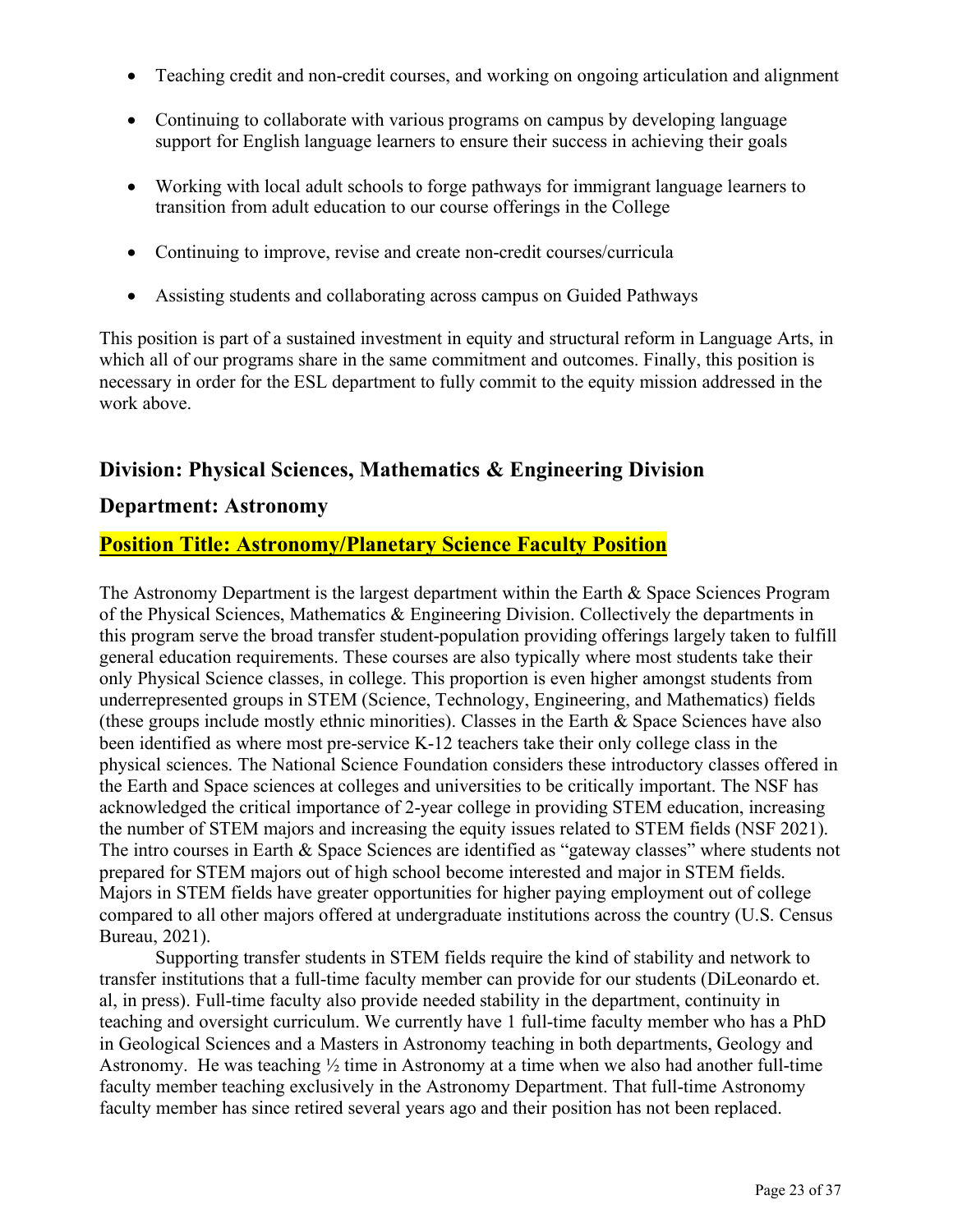Meanwhile this large department in the last three regular-academic-term quarters (not including summer offerings) has offered 25 sections of ASTR classes to 1569 students with a total teaching commitment of 3.02 FTE's in the department (See Table 1 below). We see replacing the Full-time Astronomy position to be critical to the ongoing function of this largest of our Earth & Space Sciences departments. We request a full-time position in Astronomy/Planetary Science be funded and a new hire be sought for the academic year 2022-23 starting in the Fall Quarter. We see the creation of this position not only as helping with staffing and function of the department and program but also as fostering, encouraging and supporting STEM majors and transfer especially from students from underrepresented groups in STEM fields. In this we see this as a matter of student equity. We also see this as an opportunity to increase the diversity within our full-time faculty in the Earth & Space Sciences. The Astronomy department is committed to widening its recruiting efforts and has and will continue to work with groups such as the American Astronomical Society's Diversity, Equity, and Inclusion (DEI) Committee which provides assistance in attracting a broad and diverse applicant pool for all levels of astronomical academic job opportunities, the American Geophysical Union's LANDInG Academy, which is a recruiting and professional development program for current and aspiring diversity, equity, and inclusion (DEI) leaders in the earth and space sciences, and the University of California's ADVANCE-PAID program, an NSF-funded program dedicated to recruit, retain, and advance women and underrepresented minority women faculty in STEM fields. In an effort to further diversify our recruiting efforts we have asked to include both Astronomy and Planetary sciences in the candidate search to increase the potential applicant pool from traditional Astronomy/Physics graduate programs to include the abundant and more diverse Planetary Science programs at universities nationwide. Planetary Science overlaps in expertise with Astronomy in general but also matches up specifically with the department's greater enrollment and number of sections in ASTR 4 (Solar System Astronomy). Either discipline will also be able to teach ASTR 10 (Stellar Astronomy) and ASTR 15L (Astronomy Laboratory).

TABLE 1 *Enrollment, sections and load count taught in Astronomy Department over the last three academic terms, not including summer offerings.*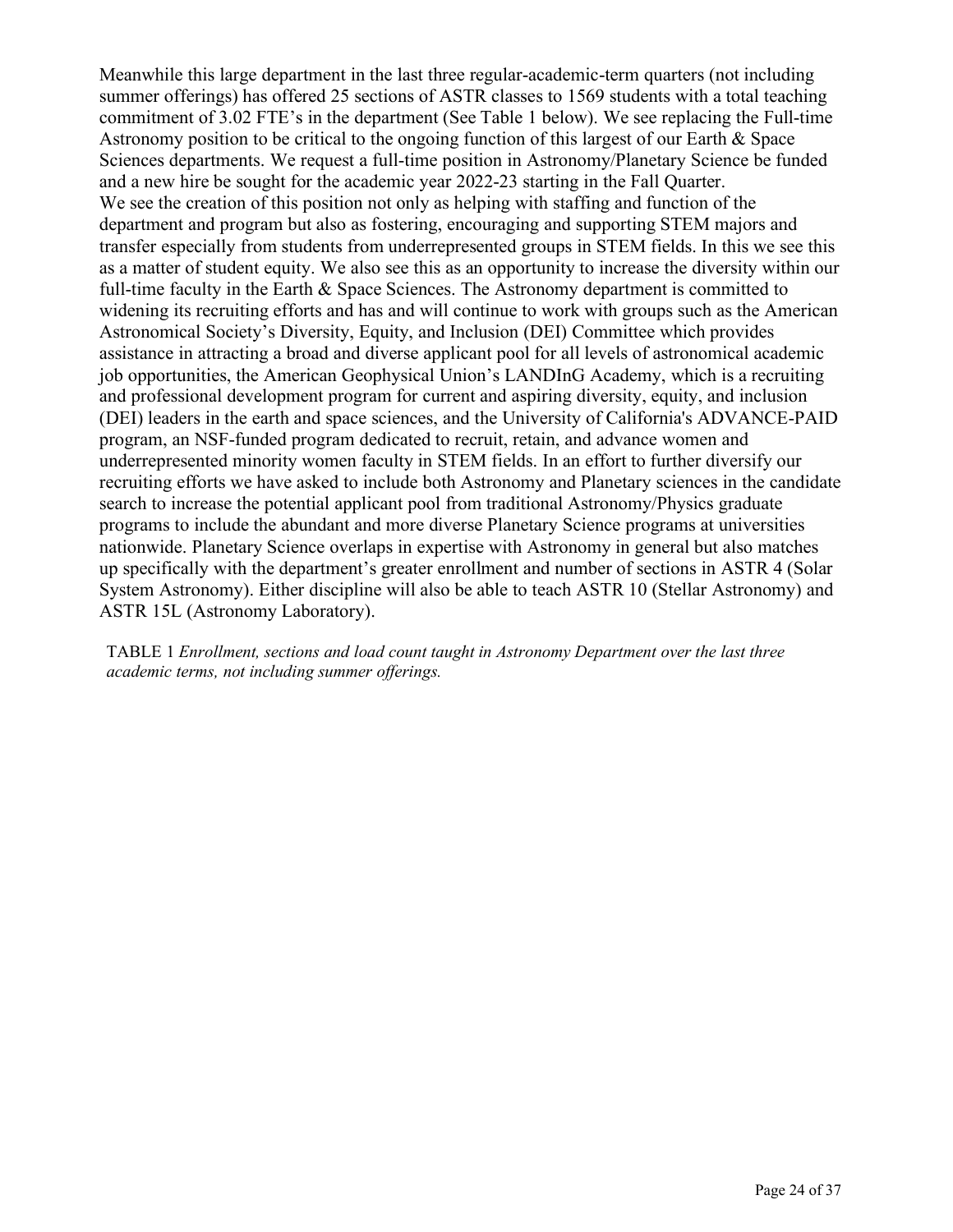| <b>COURSE</b>   | <b>ENROLLMENT (CENSUS) BY TERM</b> | <b>TOTAL</b> |                  |      |
|-----------------|------------------------------------|--------------|------------------|------|
|                 | <b>WINTER 2021 SPRING 2021</b>     |              | <b>FALL 2021</b> |      |
| <b>ASTR 04</b>  | 466                                | 366          | 444              | 1276 |
| <b>ASTR 10</b>  | 64                                 | 67           | 62               | 193  |
| <b>ASTR 15L</b> | 26                                 | 37           | 37               | 100  |
| <b>TOTAL</b>    | 556                                | 470          | 543              | 1569 |
|                 |                                    |              |                  |      |

| <b>COURSE</b>   | <b>SECTIONS BY TERM</b>        | <b>TOTAL</b>     |    |
|-----------------|--------------------------------|------------------|----|
|                 | <b>WINTER 2021 SPRING 2021</b> | <b>FALL 2021</b> |    |
| <b>ASTR 04</b>  |                                |                  | 19 |
| <b>ASTR 10</b>  |                                |                  |    |
| <b>ASTR 15L</b> |                                |                  |    |
| <b>TOTAL</b>    |                                |                  | 25 |
|                 |                                |                  |    |

| <b>COURSE</b>   | <b>LOAD BY TERM</b> | <b>TOTAL</b>       |                  |       |  |  |
|-----------------|---------------------|--------------------|------------------|-------|--|--|
|                 | <b>WINTER 2021</b>  | <b>SPRING 2021</b> | <b>FALL 2021</b> |       |  |  |
| <b>ASTR 04</b>  | 0.875               | 0.750              | 0.875            | 2.500 |  |  |
| <b>ASTR 10</b>  | 0.125               | 0.125              | 0.125            | 0.375 |  |  |
| <b>ASTR 15L</b> | 0.067               | 0.067              | 0.067            | 0.201 |  |  |
| <b>TOTAL</b>    | 1.067               | 0.942              | 1.067            | 3.076 |  |  |

The faculty of the Earth & Space Sciences thank the IPBT committee for their consideration.

#### **References Cited**

- DiLeonardo, Christopher G., James, Bridget R., Fernandez, Dan, Carter, Dron, "Chapter 7. Supporting Transfer Students in the Geosciences from Two-Year Colleges to University Programs," in *Catalyzing Change: STEM Faculty as Change* Agents, Eric Baer, Karen Layou, Heather Macdonald, Editors. NDCC New Directions in Community Colleges, Wiley Online Publishing In press.
- U.S. Census Bureau (2021) "STEM Majors Earned More Than Other STEM Workers" United States Census Bureau, https://www.census.gov/library/stories/2021/06/does-majoring-in-stem-lead-to-stem-job-aftergraduation.html
- NSF (2021) "Advancing Innovation and Impact in Undergraduate STEM Education at Two-year Institutions of Higher Education." National Science Foundation, https://beta.nsf.gov/funding/opportunities/advancing-innovation-andimpact-undergraduate-stem-education-two-year.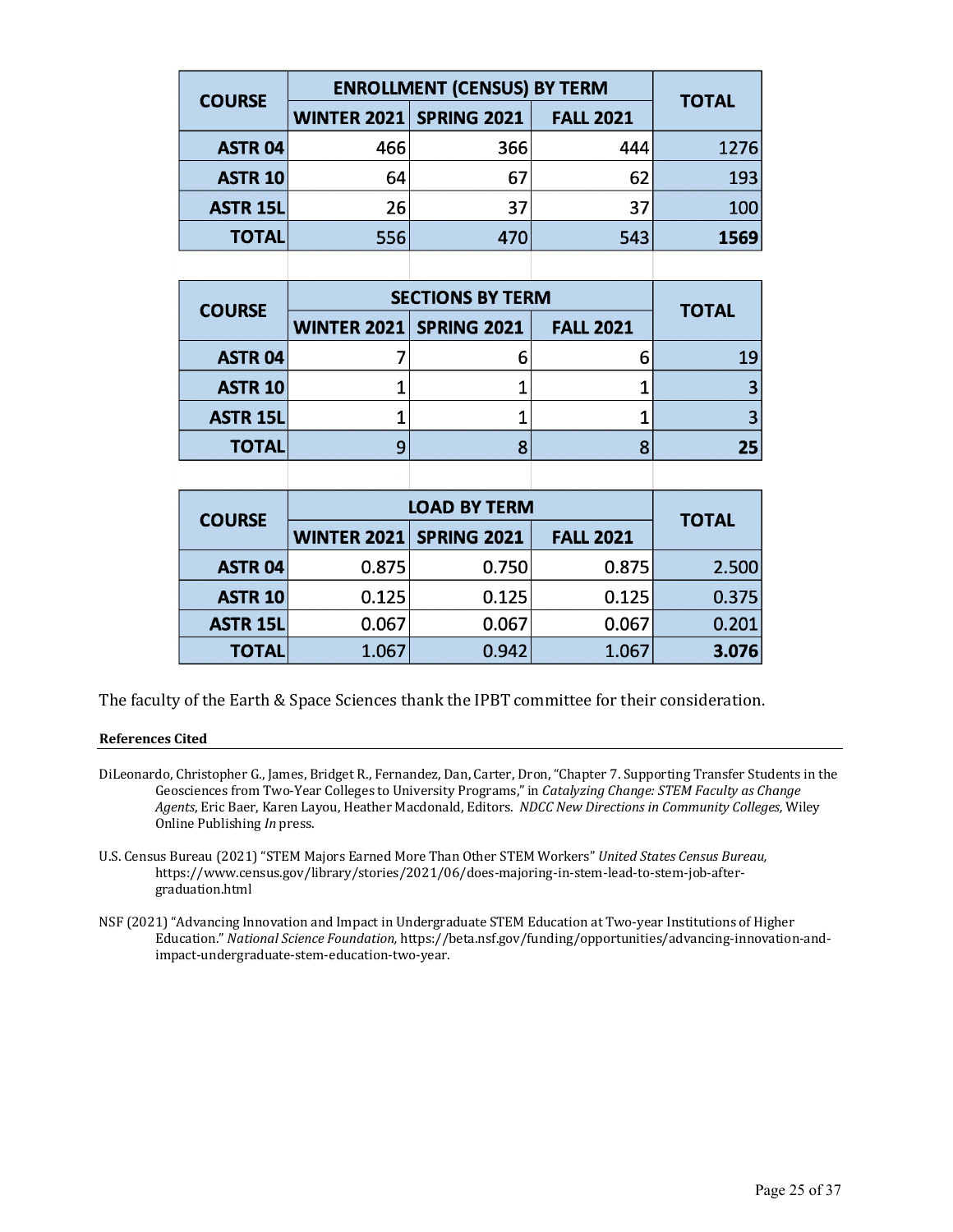# **Department: Engineering**

# **Position Title: Engineering Faculty Position**

The PSME Division would like to request one **Full-Time (FT) Engineering faculty position**

The request is based on:

- 1. Past and continuing enrollment potential
	- Past 10 year enrollment *growth* in engineering of more than +100%
		- o During the identical period the campus experienced an enrollment *decline* of approximately -20%
	- Enrollment growth and fluctuation has been governed by the difficulties in finding qualified and interested part-time faculty
	- Having a full-time faculty member would enable us to continue the growth and attract and stabilize part-time faculty
	- Average FTEF for the past 5 years has been 1.8 FT although there has been 0 FT faculty assigned to the department. FTEF could easily be doubled if there were a FT member of the department to lead the faculty recruitment effort.
- 2. FT Percentages and the need for a FT faculty member to provide leadership and basic functioning of the department
	- The engineering department FT% has been 0 for more than 7 years despite nearly 2FTEF enrollment and offerings.
		- o This can be compared with the *average* campus FT% of 36.2% and many departments far exceed that proportion of FT instruction
	- Having a 0% FT percent deprives the students of those valuable services and attention provided by full-time faculty.
	- The department had a FT faculty member until about 8 years ago the FT engineering position was lost when the faculty member transitioned to another department. Despite more than 100% engineering growth since that time, the FT position was never replaced.
	- Critical department duties including recruiting and orienting part-time faculty, evaluating and mentoring faculty, curriculum and online updates, student learning outcomes, department activities, faculty and resource requests, equipment ordering and inventory, etc. have been performed to a large part by the dean as time permits and have had neither the advantage of FT faculty input nor received the focused care and attention that a devoted FT faculty member can provide.
		- $\circ$  The largest impediment to enrollment and program growth is the difficulty in recruiting part-time faculty. Having a full-time faculty number would immediately eliminate a large portion of the immediate need for parttimers, and would provide assistance in recruiting and maintaining the reduced number of part-timers required.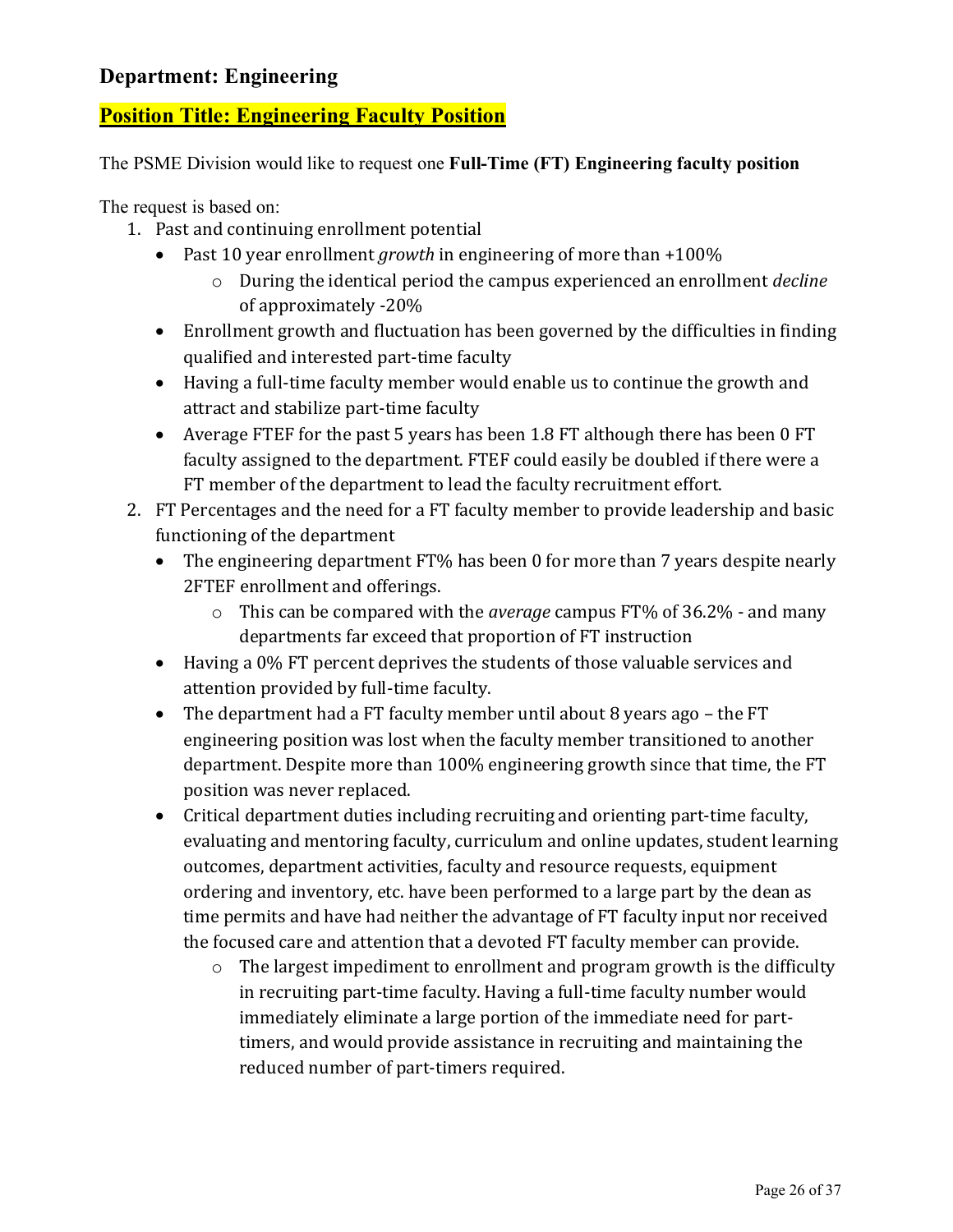- It has been extremely difficult attracting and retaining part-time engineering faculty due to the competitive job market and salaries for engineers with a master's degree – median salaries for engineers in Silicon Valley is approximately \$150,000/year. Compare that with the part-time salary on the order of  $$20,000$  /year. It is equally difficult to retain those few candidates who are competent and who enjoy and are committed to teaching in a community college as FT teaching positions open each year at other colleges. For the past three years we have lost excellent instructors to other FT position openings.
- The great majority of departments of similar size have a significant FT% and thus have at least one FT faculty member devoted to key departmental duties and activities. The larger departments have large numbers of FT faculty to carry on these critical activities, but engineering has no FT faculty to perform these necessary functions.
- We do not currently have an engineering major at De Anza. Students interested in engineering careers are asked to register as a liberal arts majors. A FT faculty member would have the time and skills needed to develop a true transfer engineering degree program (which would require no new courses) that would help guide students toward their actual career goals. They might also develop an engineering technology program that would form a natural bond with our CTE programs and create an opportunity for currently unavailable funding sources for equipment and faculty.
- 3. Past and continuing efficacy of success and equity efforts
	- The engineering department has a history in the past 10 years of significant, sustained, and successful efforts to improve success and equity.
	- The success and equity rates for engineering are very much higher than for PSME and for the campus as a whole
		- $\circ$  During the past 5 years, overall success rates in engineering have varied between 86% and 93%!
			- During the same period overall success rates for the college have varied between 77% to 80%
		- $\circ$  During the past 5 years, the inequity factor (equity gap) has varied in the -1% to 9% range
			- The negative inequity factor means the targeted groups have done better than non-targeted groups
			- During the same period, campus inequity rates varied between 11% and 14%
		- $\circ$  Both success and equity have been very much higher than other campus departments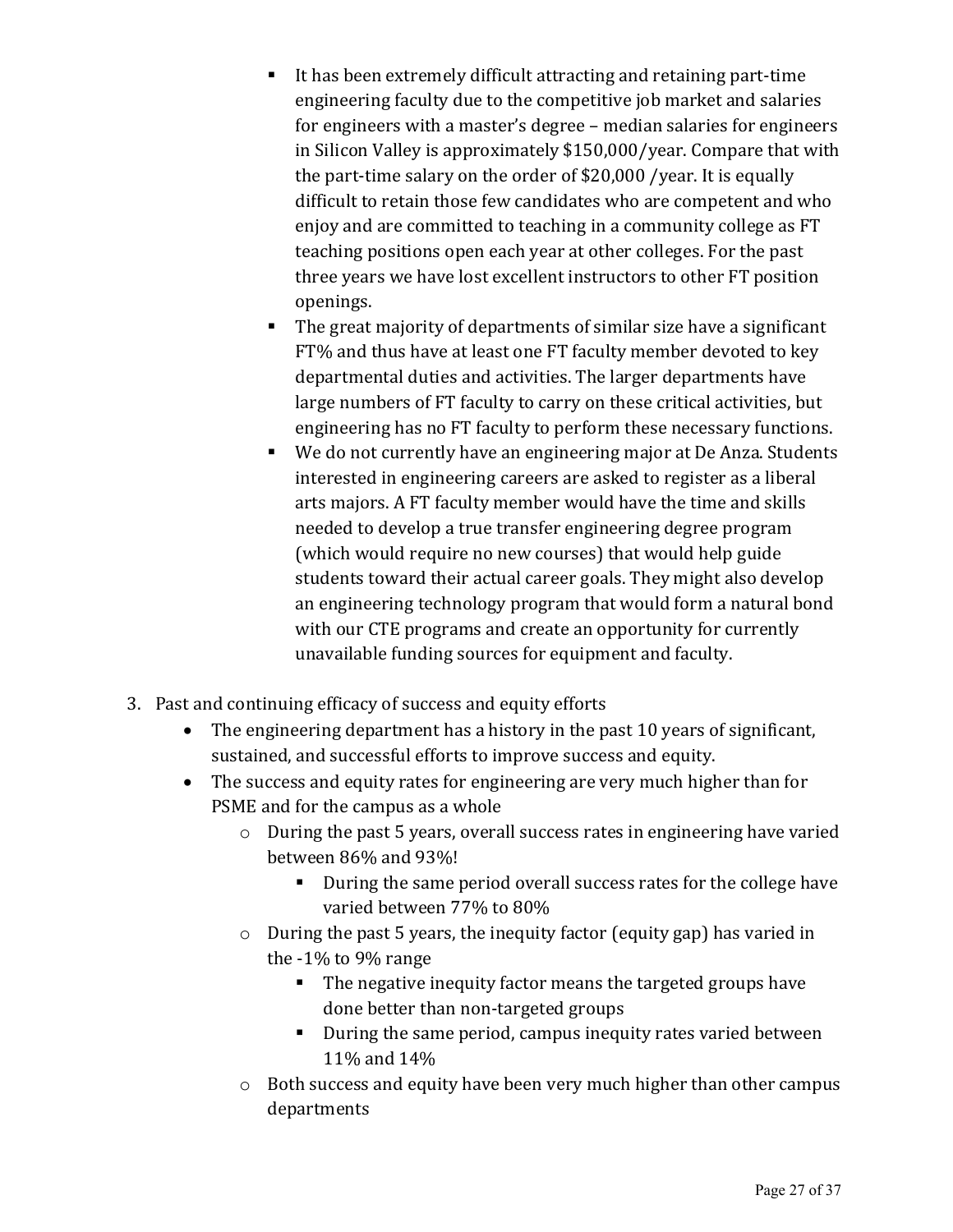- $\circ$  Variations in success and equity have been driven by high turnover rates in part-time faculty. Efforts to sustain a high success, 0 inequity environment require a FT faculty mentor and leader.
- The department makes use of connections with UC Equity grants and offices, the National Society of Black Engineers, and the Hispanic Engineers and Scientists to recruit faculty and support equity minded curriculum and activities. The department has been especially active in attracting women (traditionally greatly underserved in engineering disciplines) into the engineering classes, and has been able to hire some outstanding women parttime faculty. Unfortunately, we have also lost some of these part-time hires to other industry and full-time academic opportunities.
- In the past vear we have extended our MPS program to include pre-calculus and calculus sequences. This is part of our effort to recruit and support traditionally underrepresented populations to high paying careers in engineering and technology. A robust engineering program with a full-time faculty member would be a perfect fit for these efforts.
- 4. Effect on other departments
	- The majority of students in our pre-calculus, calculus, linear algebra, and differential equations classes are students interested in an engineering career. Maintaining a strong engineering department is one of the most effective ways of increasing enrollment in mathematics - each engineering student will take between 5 and 8 mathematics courses as part of their transfer curriculum. In addition, engineering students will generally take 3 to 5 physics, chemistry, or other STEM courses as well as take non-STEM classes to meet their general transfer requirements.
- 5. Supporting community needs
	- De Anza lies at the very heart of Silicon Valley and serves a community that is the home of the world's most prestigious and successful tech companies. It is unfortunate that for the past 10 years, despite strong enrollment and a program truly committed to widening the opportunities for underrepresented populations to participate in the success enjoyed by our regional engineering and technology community, that we have not been able to provide the faculty resources needed to achieve our goals.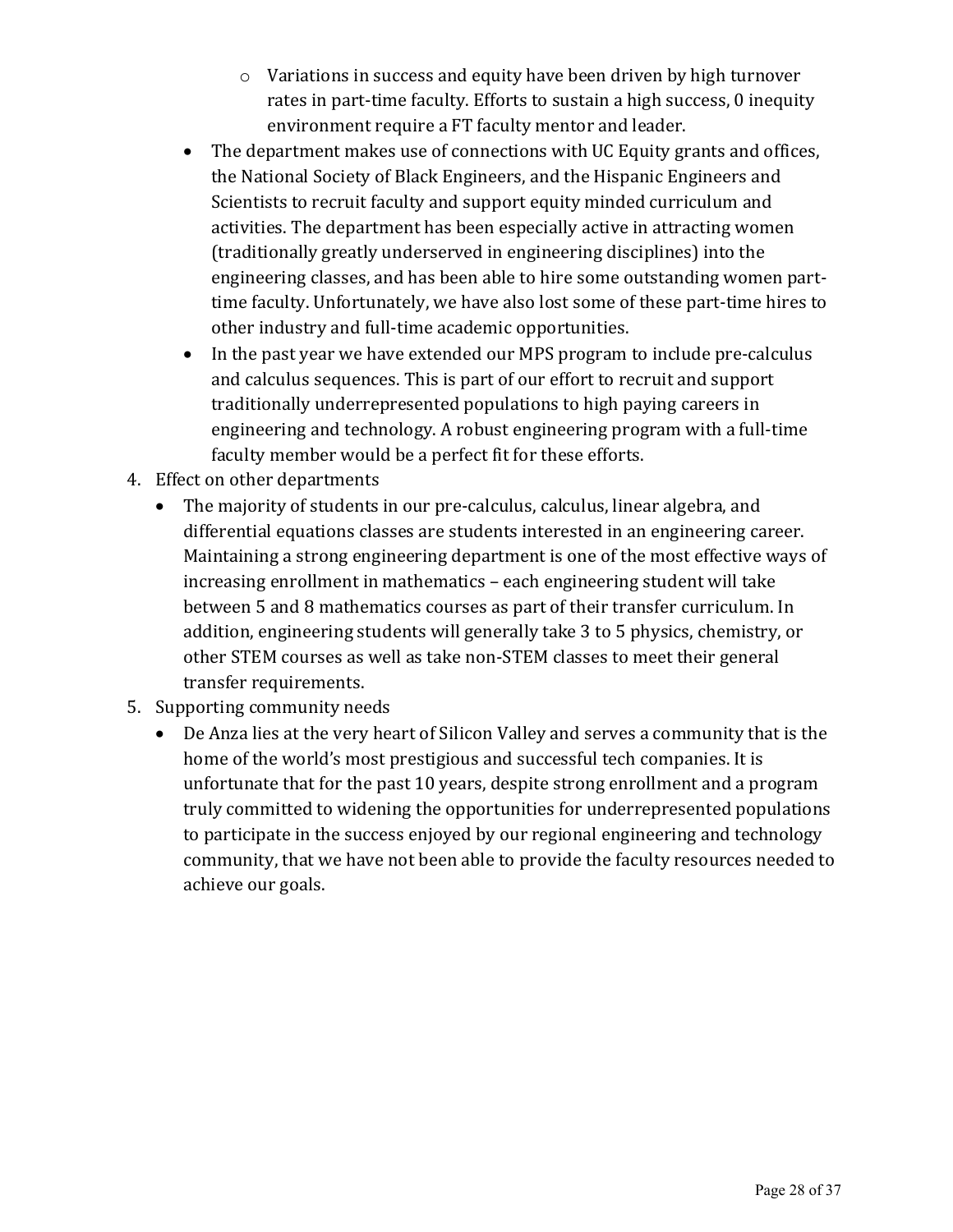#### **Department: Mathematics**

#### **Position Title: Mathematics Faculty Positions (2)**

I'm writing to request two (2) replacement full-time math faculty positions. These positions will directly assist in closing equity gaps by allowing us to invest more resources into our expanding MPS program and to commit time and energy to the new STEM learning communities for women and for students of color that are planned to be launched as part of the \$2.25M De Anza SIP grant. The positions will also give all instructors in the department more time and energy to devote to projects like the continuing evaluation and improvement of student support initiatives that were created in response to AB705, including corequisite support classes, a new stretch course model, and curricular updates to our algebra and precalculus classes in response to our changing student needs.

The math department has demonstrated a sincere commitment to equity in recent years. Our four most recent full-time hires have ALL joined initiatives that promote student success and representation, including MPS, LinC, corequisite support courses, DALA and professional development to "legitimize learning." As department chair, I am so proud of this clear commitment to equitable and humanized mathematical pedagogy. We need these two full-time faculty positions to maintain this momentum and replace the many full-time instructors the department has lost in recent years because people have retired or have moved away due to the high cost of living in the area.

You can see in the Program Review Data tool (pictured on next page) that the success rates in math have been consistently improving for all racial groups over the past 5 years, and we need these two positions to keep up the energy required from faculty to continue these improvements, and to work toward closing the equity gap that still exists for our Black, Latinx and Filipinx math students. I am confident that the hiring committee for these positions will be dedicated to finding and hiring individuals who can help work to discover why the increase in success rates for these underserved racial groups is still lagging about 5 years behind in the increased success rate trends for our overall math population. These two math positions are also needed to help us staff learning community classes that we know contribute to a sense of belonging that translates into academic success for many underrepresented racial groups in STEM. Our department has demonstrated an action plan and timeline to address equity gaps through our expansion of MPS, creating of a Math-CIS LinC class this year, and invention of other student support structures post-AB705. These two faculty positions are vital to our ability to continue to increase our learning community offerings and innovate and implement other student success and equity-focused programs.

|                                                                                          | 2016-17       |                | 2017-18       |         | 2018-19       |                | 2019-20       |                | 2020-21       |                |
|------------------------------------------------------------------------------------------|---------------|----------------|---------------|---------|---------------|----------------|---------------|----------------|---------------|----------------|
|                                                                                          | <b>Grades</b> | <b>Percent</b> | <b>Grades</b> | Percent | <b>Grades</b> | <b>Percent</b> | <b>Grades</b> | <b>Percent</b> | <b>Grades</b> | <b>Percent</b> |
| <b>Success</b>                                                                           | 14.747        | 65%            | 14.177        | 67%     | 12,318        | 67%            | 12,918        | 72%            | 14.561        | 79%            |
| Course Success for Asian, Native American, Pacific Islander, White, and Decline to State |               |                |               |         |               |                |               |                |               |                |

**Students** 

|                | 2016-17       |                | 2017-18       |                | 2018-19       |                | 2019-20       |         | 2020-21       |                |
|----------------|---------------|----------------|---------------|----------------|---------------|----------------|---------------|---------|---------------|----------------|
|                | <b>Grades</b> | <b>Percent</b> | <b>Grades</b> | <b>Percent</b> | <b>Grades</b> | <b>Percent</b> | <b>Grades</b> | Percent | <b>Grades</b> | <b>Percent</b> |
| <b>Success</b> | 10,057        | 70%            | 9,811         | 73%            | 9.185         | 74%            | 9,772         | 79%     | 10,838        | 85%            |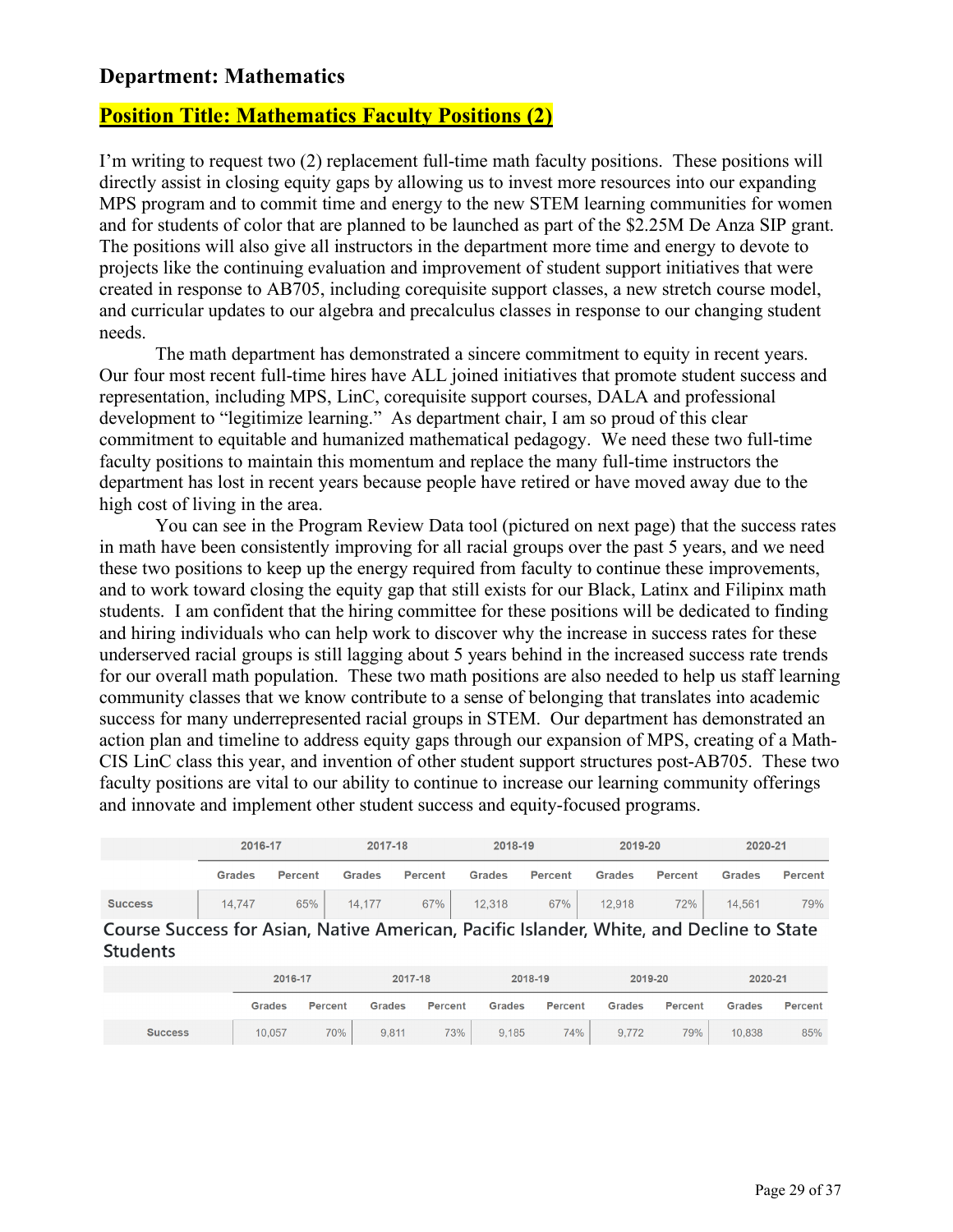#### **Course Success for African American, Latinx, and Filipinx Students**

|                | 2016-17       |                | 2017-18       |         | 2018-19       |         | 2019-20       |                | 2020-21       |         |
|----------------|---------------|----------------|---------------|---------|---------------|---------|---------------|----------------|---------------|---------|
|                | <b>Grades</b> | <b>Percent</b> | <b>Grades</b> | Percent | <b>Grades</b> | Percent | <b>Grades</b> | <b>Percent</b> | <b>Grades</b> | Percent |
| <b>Success</b> | 4.690         | 55%            | 4,366         | 56%     | 3,133         | 53%     | 3,146         | 58%            | 3,723         | 65%     |

# **Division: Social Science and Humanities**

#### **Department: History**

#### **Position Title: History Instructor**

During the past 5 years, the History Department has seen the largest loss of FT faculty members in the SSH Division, as the number of FT instructors in the History Department declined from 5.5 FT faculty members to only 1 faculty member. In 2016, the History Department saw 1 regular FT retirement, and in 2019, there were 2 FT retirements through the SRP (Supplemental Retirement Program), and in the summer of 2021, there was 1 more retirement.

In addition, a 0.5 FT position was transferred from History back to the Humanities department in 2020. Thus, the remaining 1 FT faculty member must carry out all of the duties of FT faculty in the department with regard to curriculum, articulation, program review, quarterly scheduling, equity/student success, evaluation of 13 PT instructors (as the dean's designee), involvement in PT faculty hiring processes, SLOs, Guided Pathways, revisions to the AAT degree in History, department website updates, AP credit issues, department chair responsibilities in communicating with students, and other areas. Certainly, it would benefit students to have more FT faculty in the history department.

A large number of quarter-length courses are regularly taught by the History Department (with the second largest number of courses in the SSH Division). These courses all require curriculum updates every 5 years, including 11 four-unit history courses (along with Honors versions of those courses): the U.S. History survey (3 classes), the World History survey (3 classes), the Western Civilization survey (3 classes), California History, and Women's History. There are also 7 two-unit history courses regularly taught at the

California History Center (on local California history topics, which attract life-long learners), and these courses require curriculum updates every 5 years as well. In addition, there are 8 cross-listed four-unit history courses housed in the IIS Division, which are also listed under the History Department and are part of the AAT degree in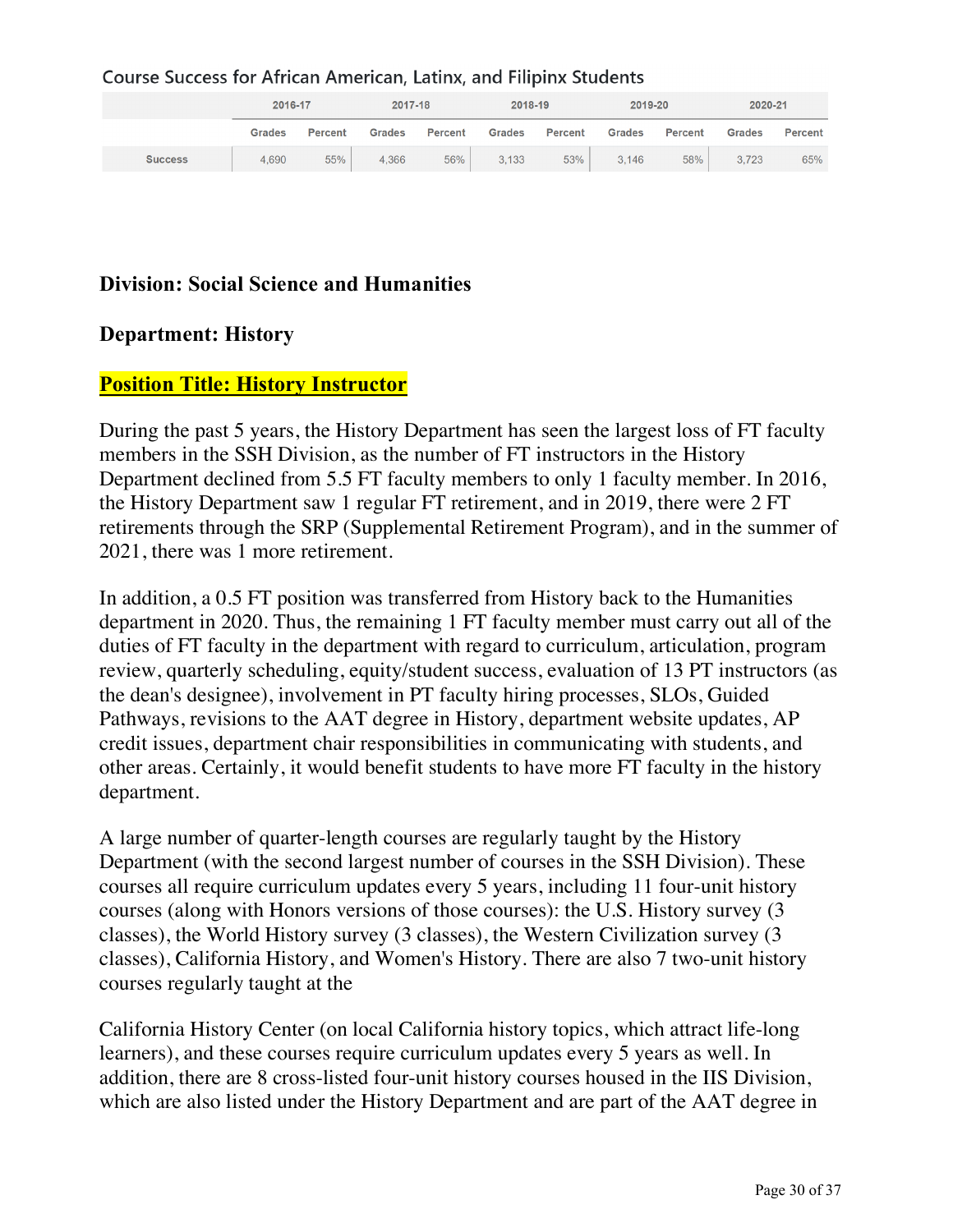History. These 8 courses require communication with the IIS Division regarding curriculum and cross-listing forms which must be updated every 5 years. Those 8 courses include: African History (2 courses), Asian Civilizations (2 courses), Latin American History (2 courses), and African American History (2 courses); at least 4 of those courses have been taught by History Department faculty in past years.

The diversity of courses in the History Department offers students the opportunity to explore significant historical issues which are also crucial to understanding matters of civic importance at the local, state, and national levels, as well as globally. In addition, the History Department is central to many students' educational experience at De Anza College and substantially contributes to enrollment at the college because U.S. History is a graduation requirement at the CSU, fulfilling part of the American Institutions requirement, and U.S. History taken for that purpose can also be double-counted for a General Education requirement; therefore, many students take a U.S. History course at the community college level before they transfer, and some students, already enrolled at the CSU, take the courses at De Anza College for financial reasons. In addition, international students or other students attending the UC, or planning to do so, and who did not take U.S. History in high school, must take a U.S. History course to fulfill part of the UC American Institutions requirement, and many students take the course at the community college level before transferring or while concurrently enrolled at the UC. In addition, all four-unit courses taught in the History Department fulfill General Education requirements, and due to departmental equity efforts, student success rates in the History Department, including those for historically underrepresented groups, have been steadily increasing during the past five years.

For the multiple reasons, then, as stated, above, the History Department requests a FT faculty hire for the 2022-23 academic year.

## **Department: Child Development /Education**

## **Position Title: Child Development/Education Instructor**

Our accredited Child Development & Education Department is requesting the hire of a new FT faculty to replace Mayra Cruz. Over the past few years, there has been a greater demand for preschool teachers in the community. The department has consistently demonstrated strong enrollment and student success. We currently have 3 FT faculty and 10 PT faculty in the department. Our department is nationally accredited with the National Association of Education of Young Children-Higher Ed, and must conform to the rigorous demands of quality and faculty teaching imposed by the accreditation body. As part of the accreditation process, the department prepares annual reports, and engages in a rigorous self-study process every six years. Faculty participate in regular meetings to look at our curriculum, assessments and rubrics to ensure that the material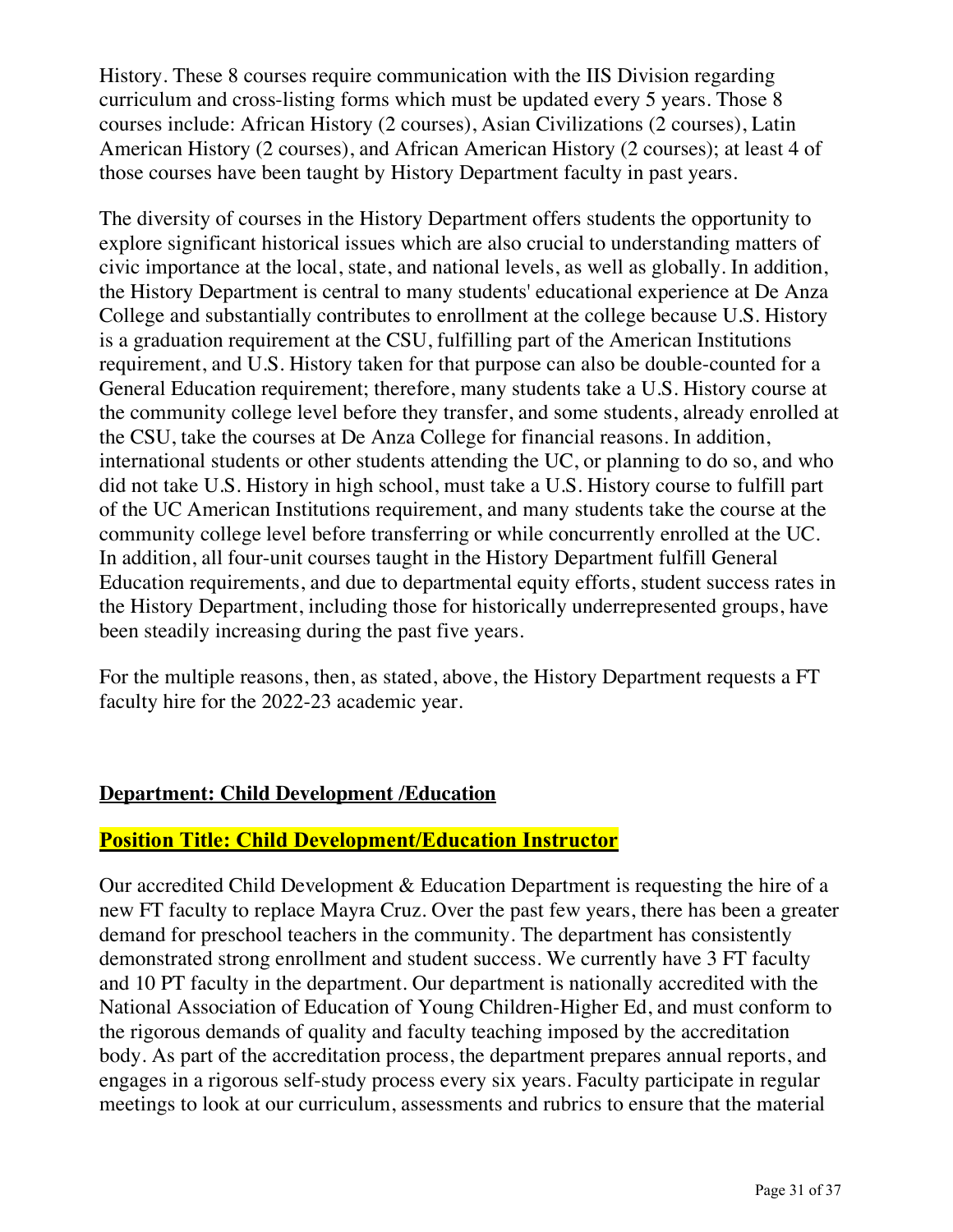is current and of the quality that meets national standards of excellence. In addition to regular advising, the department must engage with its advisory board regularly and meets with community stakeholders to meet the needs of both students and community. The department serves both transfer and vocational (CTE) students, while helping students obtain their CA

teaching permits from CTC (California Teacher Credentialing). The department participates in the submission of Perkins reports and applications for strong workforce funds.

The Governor's 2021-22 Budget implemented Universal Transitional Kindergarten (TK) expansion and lower student to teacher ratios in TK. This has meant that the department must the demand for courses in early child education so that our students will meet the educational requirements put forth by the California Department of Education (CDE).

The department serves targeted student populations and has been successful in offering classes during the day, during the evening and on Saturdays. The early childhood field has been strongly impacted by the pandemic, and this has resulted in student demand for courses to complete the basic certificate at the college. With many parents working from home during the pandemic, there has been an increase in demand for early childhood teachers, as a result of which the demand for classes being taught in hybrid formats has increased during the pandemic.

Replacement of the position would allow the department to continue to work in the community to provide quality early childhood curriculum, and have a seat at the table at a time when the field of early childhood is poised to be an important player in how early education will be shaped in the state of California.

## **Department: Paralegal**

## **Position Title: Paralegal Instructor**

The Paralegal Studies Program is requesting the hire of a full-time faculty position to replace the position vacated by the prior Program Director / instructor. There are currently no full-time faculty, and the program has been supported by part-time faculty and the Dean. Under California law, a certificate awarded from an ABA approved paralegal program is one of the requirements that will allow an individual to gain employment and work as a paralegal in the state. Historically, Paralegal Studies has awarded between 50 - 70 certificates each year.

Over the past several years, the program experienced two significant challenges: (1) it was slated to be eliminated due to low enrollment and budget cuts; and (2) the American Bar Association (ABA) approval was up for renewal and the program was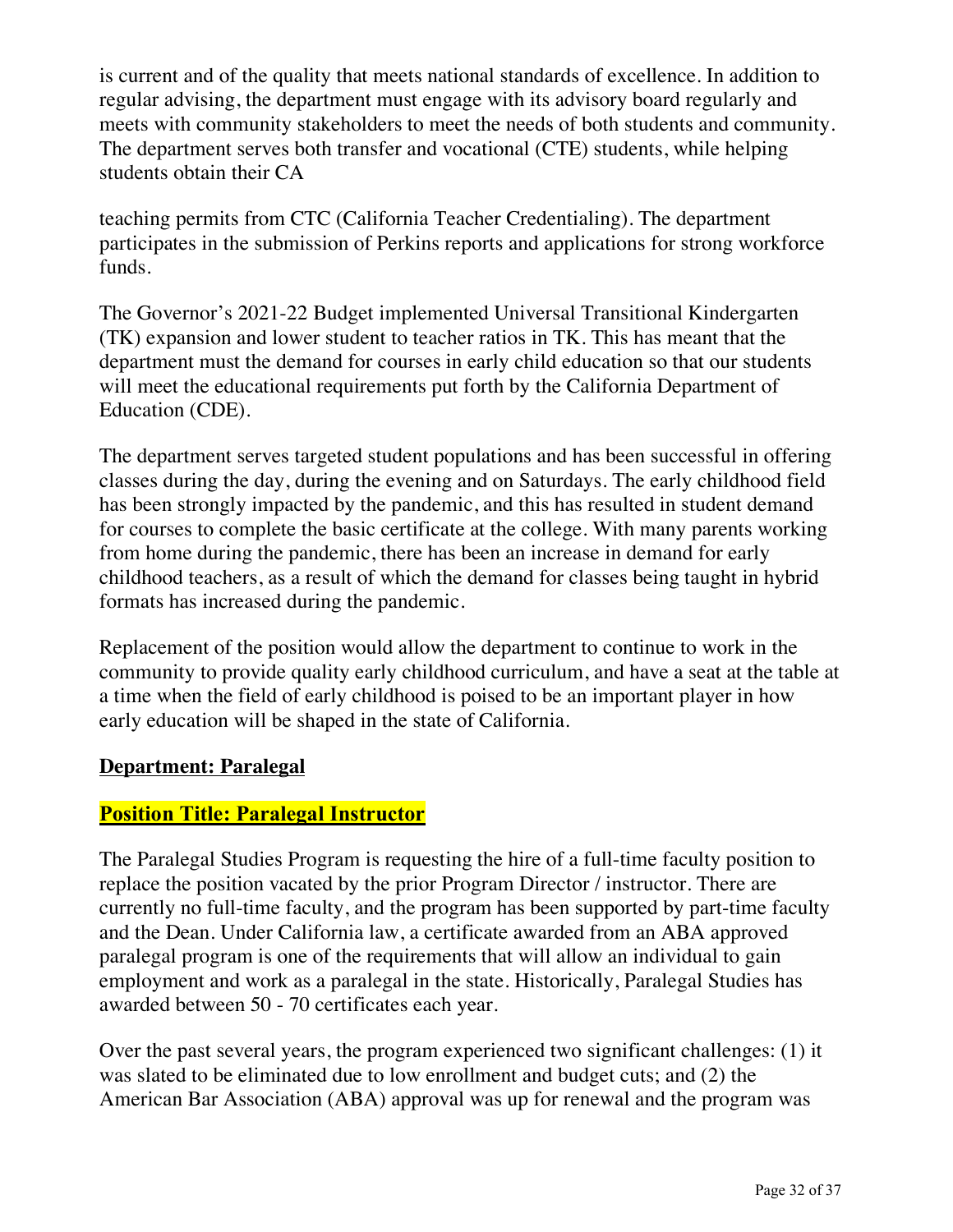placed on probation. Recently, the main focus and efforts for the program have been to enhance and rebuild, and to regain the ABA approval necessary to maintain a program that is valuable and worthwhile to students, graduates, and employers. These goals have been accomplished. Currently, Paralegal Studies has strong enrollment numbers, and efforts to make the program even more appealing to students are underway.

The next phase of the program will be to maintain the changes that have been implemented and build on the momentum and success of the past few years. This includes building partnerships with employers, performing outreach to high schools and other schools, and building relationships with other, complementary disciplines within the College.

While the Paralegal Studies department serves targeted groups, greater outreach and focus on these groups is needed. The paralegal profession and careers in the legal industry are lucrative, and jobs exist in finance, marketing, recruiting, business, technology, and other administrative areas. Identifying target groups and actively marketing the program to them -- and establishing a plan to address success gaps - requires the focus of a full-time faculty member.

The Program currently has 7 PT faculty in the department, although that number is misleading. Due to specialization in legal, not every instructor is qualified to teach every class. The program and curriculum is approved by the ABA, and must conform to the rigorous demands of quality and faculty teaching imposed by the ABA. The program must prepare reports, participate in an approved assessment process, and provide regular updates and information to the ABA in order to maintain approval. Additionally, the ABA requires that the program have a qualified Program Director to oversee it. The ABA has allowed the College to maintain approval with a part-time director; however, the program is up for an interim review in 2022, and it will be important to show the ABA that the program is in capable and qualified hands with a full-time Program Director.

The Paralegal Studies program meets with its Advisory Committee, which consists of lawyers, students, members of the public, faculty, and working paralegals, in order to seek guidance on the program and the needs of the community. The department participates in the submission of Perkins reports and applications for strong workforce funds.

Replacement of the position would allow the Program to achieve even greater success, helping to create jobs, revamp and launch a robust internship program, and bridge success gaps within target groups.

## **Department: Geography**

**Position Title: Geography Instructor**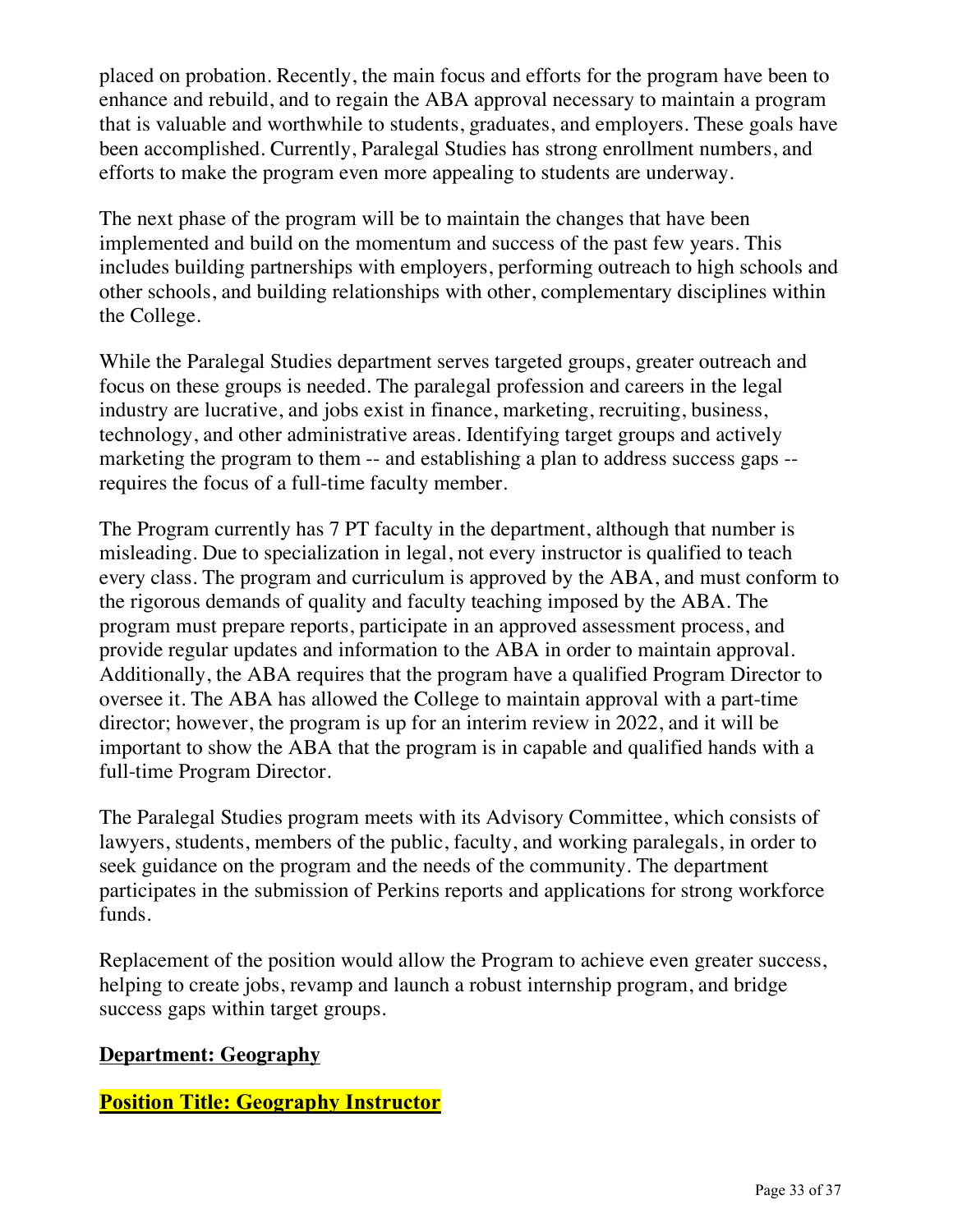The Geography department offers lower division introductory college courses in Physical Geography (GEO 1), Cultural Geography (GEO 4), World Regional Geography (GEO 10) and A Geography of California (GEO 5). These 4 courses fulfill De Anza GE requirements and meet IGETC and CSU transfer requirements. Our department offers the following rationale to justify a request for a full-time faculty position in Geography:

In 2009, the Geography department had one full-time faculty member (Purba Fernandez), one former full-time faculty member, Mick Sullivan, who was on Article 19, and adjunct faculty members. Since 2010, when Mick Sullivan retired, Purba Fernandez (on reduced load) has been the only full-time faculty member in the department. As we have stated in Program Reviews for the past several years, the Geography department would like to expand our curricular offerings with computer based Geographic Information Science (GIS) classes and classes on mapping so that we can offer a Geography 'major' in our discipline. De Anza students cannot elect Geography as their major (Transfer Model Curriculum) at present, since we do not offer any classes on mapping or GIS which is a requirement for a major in Geography. Our department would like to hire a GIS

specialist/Geographer to develop curricula in these areas of the discipline and teach those classes. This would be an investment in the future of De Anza students as we seek to educate and train the next generation of tech-savvy critical thinkers for our workforce. Geography departments in community colleges across California (including Foothill College), offer GIS classes or certificates, since there are increasing job opportunities for students with this skill-set. Projected job growth in the fields of geospatial technologies, urban and regional planning, climate and environmental technologies, cartography (map-making) and remote sensing is much faster than average (between 7-10% in the coming years according to the American Association of Geographers). The job market in the field of GIS is strong and students who have course work in these areas would have a highly desirable and marketable skill set in Silicon Valley. We need to make this commitment to stay competitive amongst educational institutions in the Bay Area.

Student enrollment in Geography remains strong and has been increasing in the last few years. The De Anza Student Success Dashboard data reveal an increase in enrollment in Geography with improvements in retention and success rates, and the overall equity gap in Geography between 2019-2021 as shown in the table below.

| Year    | <b>Total Enrollment</b> | <b>Overall Retention</b> | Overall        | Overall    |  |
|---------|-------------------------|--------------------------|----------------|------------|--|
|         |                         |                          | <b>Success</b> | Equity Gap |  |
| 2020-21 | 1,362                   | 93%                      | 89%            | $-10%$     |  |
| 2019-20 | 1,308                   | 92%                      | 86%            | $-20%$     |  |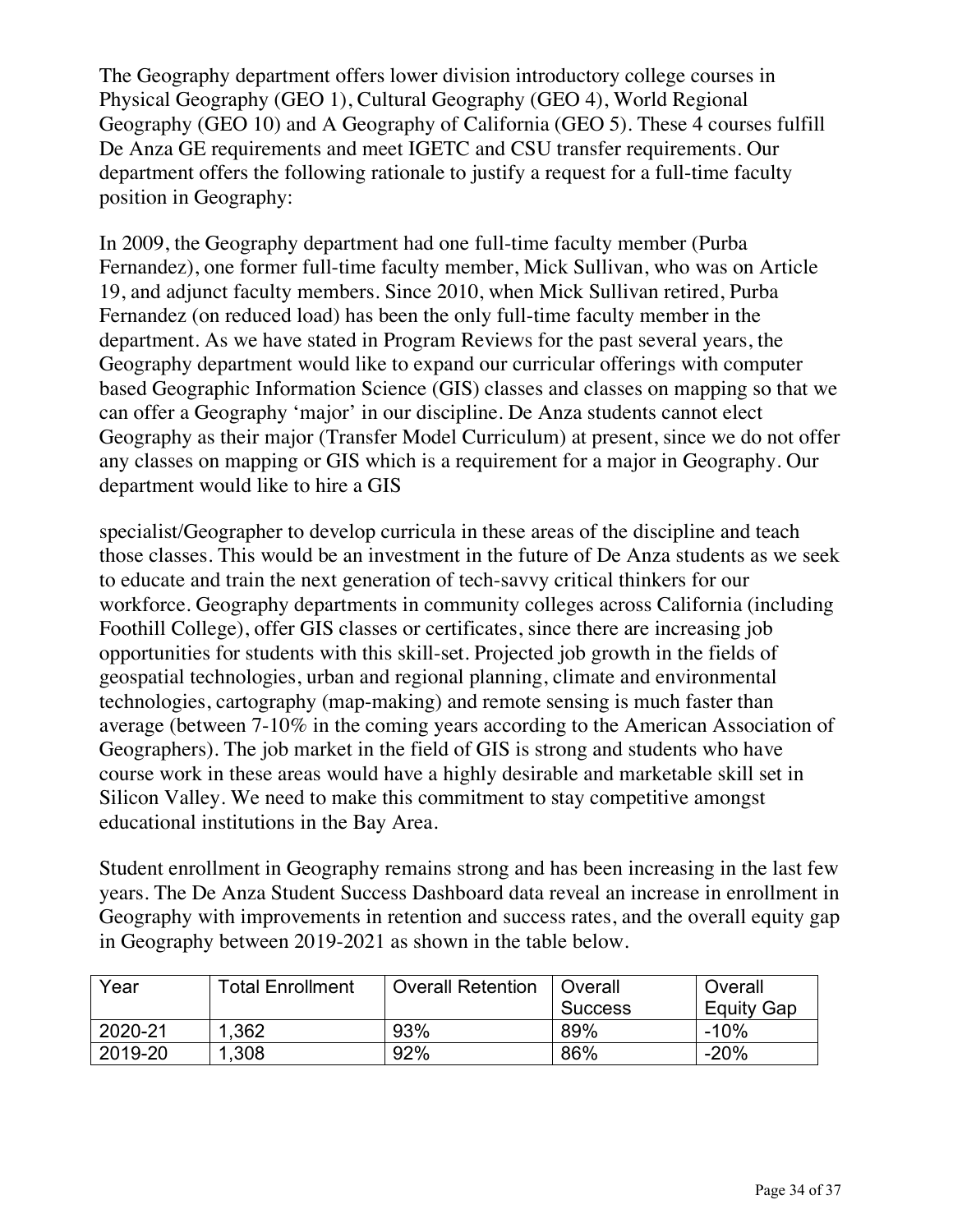Geography faculty remain committed to student success, retention and student equity. We are mindful of the equity gap and continue our efforts to reduce this equity gap through our participation in campus wide activities and equity focused professional growth opportunities.

#### **Department: Anthropology**

#### **Position Title: Anthropology Instructor**

We lost a FT faculty position four years ago. After a leave of absence, the FT faculty resigned and the position has not been filled since. Our once stable PT pool has also gone through a major flux with many experienced faculty either retiring or moving on to other colleges or companies. This has impacted our program offerings. We are fairly a large program, serving about 3400 students annually but with only 1 Full time faculty. 78 % of our sections are being taught by adjunct faculty. In our division, programs have a much smaller student ratio per FT faculty than in anthropology. Anthropology program at Foothill college also has 3 FT faculty. Another FT in Anthropology is long overdue.

Anthropology offers popular GE, UC and CSU transferrable courses that bring in large student enrollment. Our classes pack at 50 students. They are one of the first classes students take since they do not have a prerequisite and the content connects with our diverse student body. Over the past 3 years the student enrollment in anthropology has shown a steady increase too. The enrollment of African American, Latinx, Filipinx, and Pacific Islander students as a percentage in Anthropology closely matches the campuswide percentages. However, we have 3% more Latinx in our classes and 1% more Native American students compared to college wide data. Anthropology is multicultural, relevant

and very meaningful to its students so both targeted and non-targeted groups are interested in the discipline and not intimidated by the material. The teaching strategies used are diverse and curriculum is multicultural. Hence, we are able to attract and retain students. The success rate and retention of the targeted group is also high.

Anthropology is broad discipline, we not only offer transferrable introductory courses but also prepares students to be more engaged citizens with contemporary issues both locally and globally. To provide the breadth and the changing nature of the field, we are requesting an applied anthropologist to provide current applications of anthropology in the field of medicine, business, and development. We have been requesting a position for the past 6 years and the need is even more pressing now.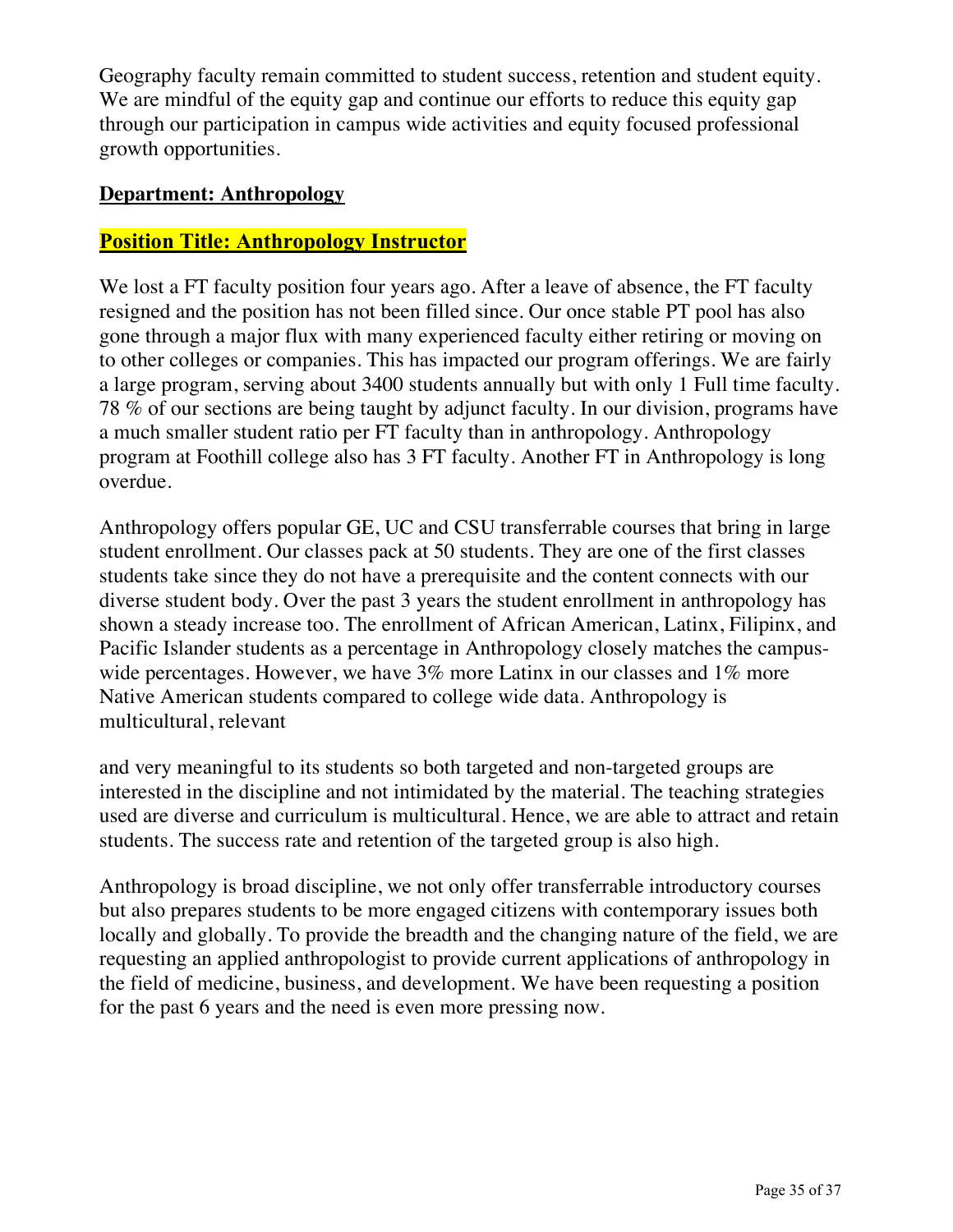#### **Department: Administration of Justice**

# **Position Title: Administration of Justice Instructor**

A full-time instructor's position was approved for the Administration of Justice (AOJ) program in 2016. This was the first full-time instructor position in the AOJ program for 25 years prior to this approval; the program currently has 11 instructors. In the last 5 years the enrollment in the AOJ program has increased significantly. With the offering of on-line classes, we have seen students enroll from other states and numerous foreign countries indicating the reputation of the program is broad; in many cases students bypass other closer colleges to come to our AOJ program.

In the last 3 years the program has grown with a new degrees A.A.-T in Law, Public Policy, and Society and A.S.-T. in Administration of Justice, and new Certificates of Achievement-Advanced in Cyber Forensics Investigations and Community Service Officer (CSO). An additional Certificate of Achievement- Advanced in Forensic Investigations Technician (CSI) will be in the program in Fall 2022. Two new courses are in the final approval process – ADMJ 2 Ethics and Leadership in Criminal Justice and ADMJ 4 Introduction to Corrections and Probation to be inserted into the program in the 2022-2023 academic year. A new course in Forensic Psychology and the Law is under development in partnership with the Psychology Dept. We have expanded and enhanced the Crime Lab program to where it is unequalled in any northern California community college, CSU or UC, with Perkins and Strong Workforce Grant funding. The Lab equipment is state-of-the-art and provides students with hands-on experience with a total range of new equipment. The new equipment provides students going into the criminal justice field with the education and experience they will need to obtain sworn and non-sworn employment opportunities.

The AOJ program has recently become part of a De Anza College / Fremont Union High School District Dual/Concurrent Enrollment partnership offering De Anza College courses to high school students and taught by AOJ instructors.

The addition of the new A.A.-T and A.S.-T. degrees and Certificates, along with the new courses and certificate to be added to the program offerings in the near future, require that the program have sufficient qualified instructors to offer the courses needed by students so they can succeed and be prepared to transfer for their advanced degree or to enter the workforce. AOJ currently has one full-time instructor and 10 part-time

instructors; 5 of those instructors are currently employed full-time in the criminal justice field. Until the last 2 years the AOJ program offered on average 10-12 courses each quarter; the program currently offers on average 20 AOJ courses each quarter. This enables students to complete the A.A. course requirements on time and graduate or transfer on-time. Last year 53 AOJ students transferred to a 4-year university with the A.S.-T. Administration of Justice degree.